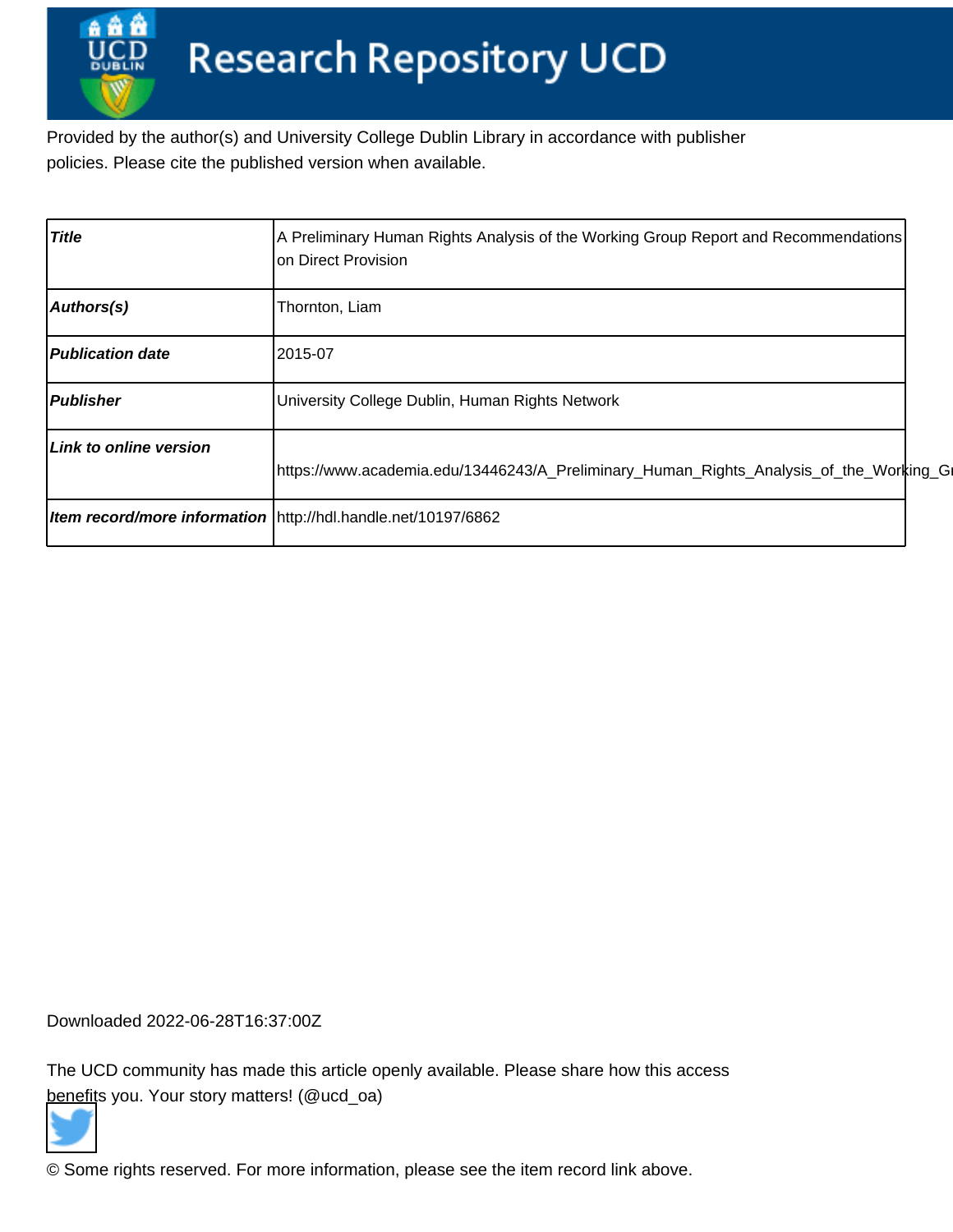# **A Preliminary Human Rights Analysis of the Working Group Report and Recommendations on Direct Provision**

Dr Liam Thornton UCD School of Law & UCD Human Rights Network

#### **About the Author**

[Dr Liam Thornton](http://www.ucd.ie/law/staff/faculty/liamthornton/) is a lecturer in law in UCD School of Law and a member of UCD Human Rights Network. Liam researches and published on issues relating to migration, asylum, the welfare state, social security law and international and European human rights law. You can access Liam's research and publication profile [here.](http://www.ucd.ie/research/people/law/drliamthornton/) *The views expressed in this working paper are mine alone. Given the short time I have had to consider the McMahon Report, any views expressed are preliminary.*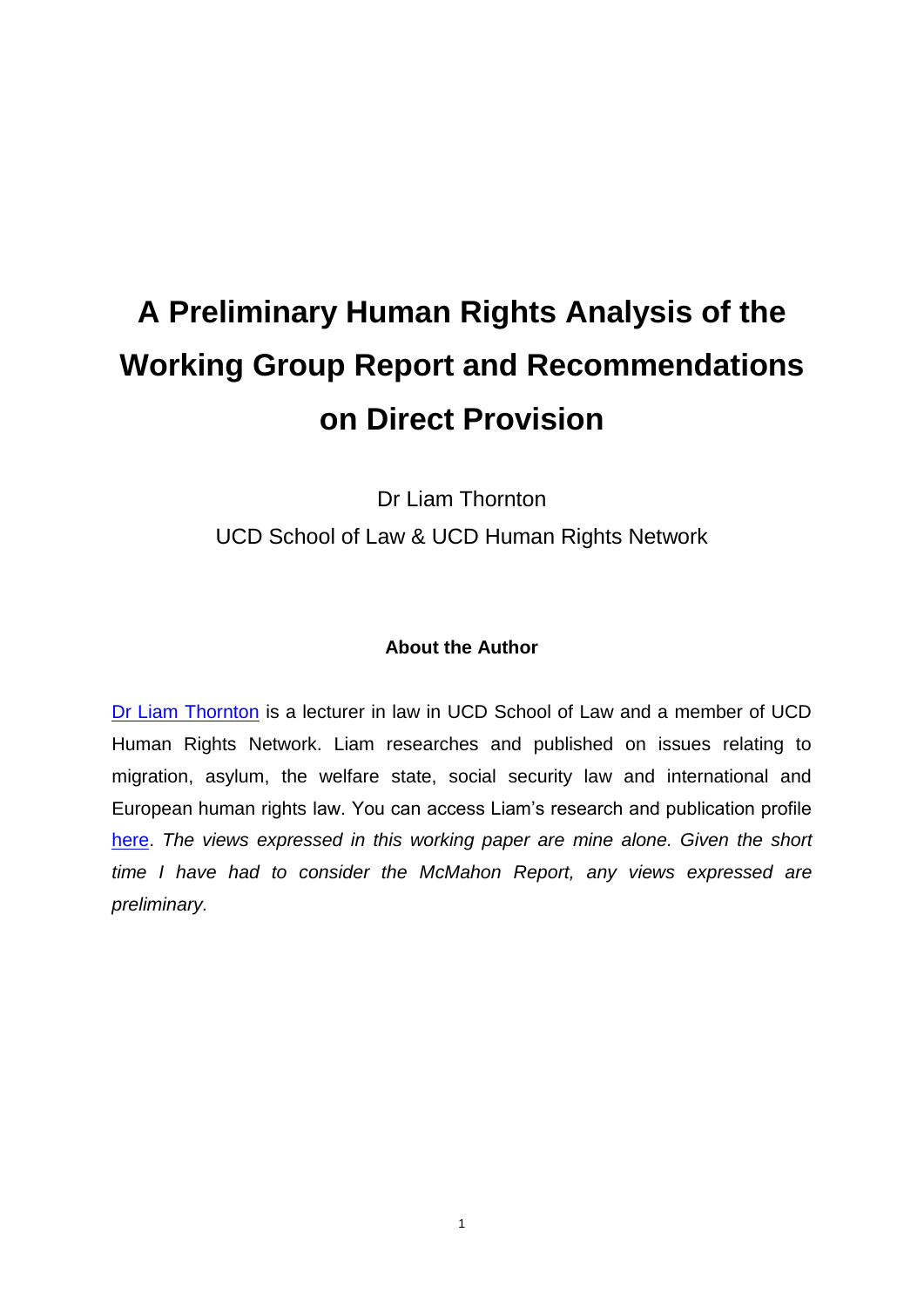## **A. Introduction**

The *Working Group Report on the Protection System and Direct Provision (McMahon Report)* report was released on June 30 2015. The *McMahon Report* provides a significant number of recommendations on the protection process in Ireland and the system of direct provision.<sup>1</sup> That changes would be occuring to the protection process and the system of direct provision were hinted at in July 2014. *The Statement of Government Priorities 2014-2016* outlined the need to

*"address the current system of direct provision…to make it more respectful of the applicant and less costly to the tax-payer".<sup>2</sup>*

There was also a commitment to establish a single procedure for asylum applicants. The publication of the [Heads of the International Protection Bill](http://justice.ie/en/JELR/Pages/PB15000080) in March 2015 (before the Working Group reported) has indicated Government willingness to move the single procedure forward. However, the Working Group seems overly ambitious in estimating that the single procedure will be in place and operational by 01 January 2016.<sup>3</sup>

After consultation with Non Governmental Organisations (NGOs) in September 2014,<sup>4</sup> the terms of reference and membership of the Working Group was announced on 13 October 2014.<sup>5</sup> The terms of reference of the Working Group were:

*"Having regard to the rights accorded to refugees under the 1951 Geneva Convention Relating to the Status of Refugees and bearing in mind the Government's commitment to legislate to reduce the waiting period for* 

 $1$  For a glossary of core terms that will be used as regards immigration status in this analysis, see Thornton, L. *[Glossary of Terms: Irish Asylum Law](http://researchrepository.ucd.ie/bitstream/handle/10197/5555/Glossary_of_Terms_Irish_Asylum_Law.pdf?sequence=1)* (UCD, 2013).

<sup>2</sup> Department of An Taoiseach, *[Statement of Government Priorities 2014-2016](http://www.taoiseach.gov.ie/eng/Publications/Publications_2014/Statement-of-Government-Priorities-2014-2016.pdf)* (July 2014), p. 9.

<sup>&</sup>lt;sup>3</sup> Working Group report to Government on Improvements to the Protection Process, including Direct Provision and Supports to Asylum Seekers (hereinafter the *McMahon Report*), paras 66, 6.17, 6.31, 6.39 and 6.46.

<sup>4</sup> 18 September 2014: Consultation with NGOs as regards terms of reference for the Working Group and other aspects of the protection process.

<sup>5</sup> Department of Justice and Equality, [Terms of Reference and membership of the Working Group](http://www.inis.gov.ie/en/INIS/Pages/Ministers%20Fitzgerald%20and%20O%20R%C3%ADord%C3%A1in%20announce%20composition%20of%20Working%20Group%20to%20examine%20improvements%20to%20the%20Protection%20process%20and%20the%20Direct%20Provision%20system) (October 2013).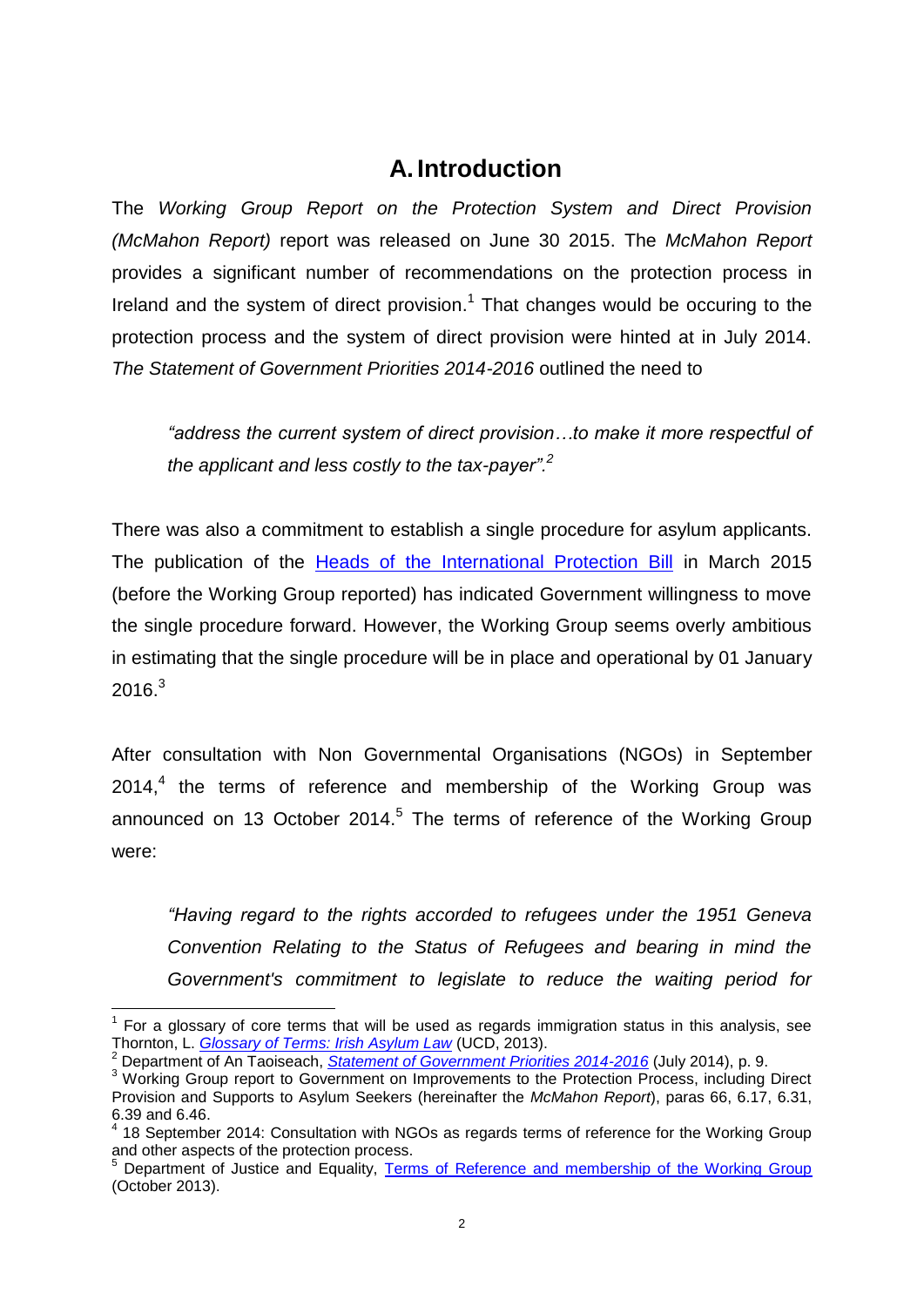*protection applicants through the introduction of a single application procedure,*

*to recommend to the Government what improvements should be made to the State's existing Direct Provision and protection process and to the various supports provided for protection applicants; and specifically to indicate what actions could be taken in the short and longer term which are directed towards:*

*(i) improving existing arrangements in the processing of protection applications;*

*(ii) showing greater respect for the dignity of persons in the system and improving their quality of life by enhancing the support and services currently available;*

*ensuring at the same time that, in light of recognised budgetary realities, the overall cost of the protection system to the taxpayer is reduced or remains within or close to current levels and that the existing border controls and immigration procedures are not compromised."*

The Working Group commenced work on its report on 10 November 2014.<sup>6</sup> The *McMahon Report* emerged over eight plenary meetings, with the sub-groups identified below meeting on 38 separate occassions.

The limitations on the terms of reference were accepted by NGO representatives at the first meeting. The McMahon Report notes that:

*"organisations advocating an end to direct provision, and who may be disappointed in this limitation, had accepted their appointment on the basis of the terms of reference".<sup>8</sup>*

The core issue identified by the Working Group was "length of time" in the protection process and length of time protection applicants were subject to the system of direct

<sup>&</sup>lt;sup>6</sup> Workina Group report to Government on Improvements to the Protection Process, including Direct Provision and Supports to Asylum Seekers (hereinafter the *McMahon Report*), para. 6.

<sup>7</sup> *McMahon Report*, para. 20.

<sup>8</sup> *McMahon Report*, para. 8.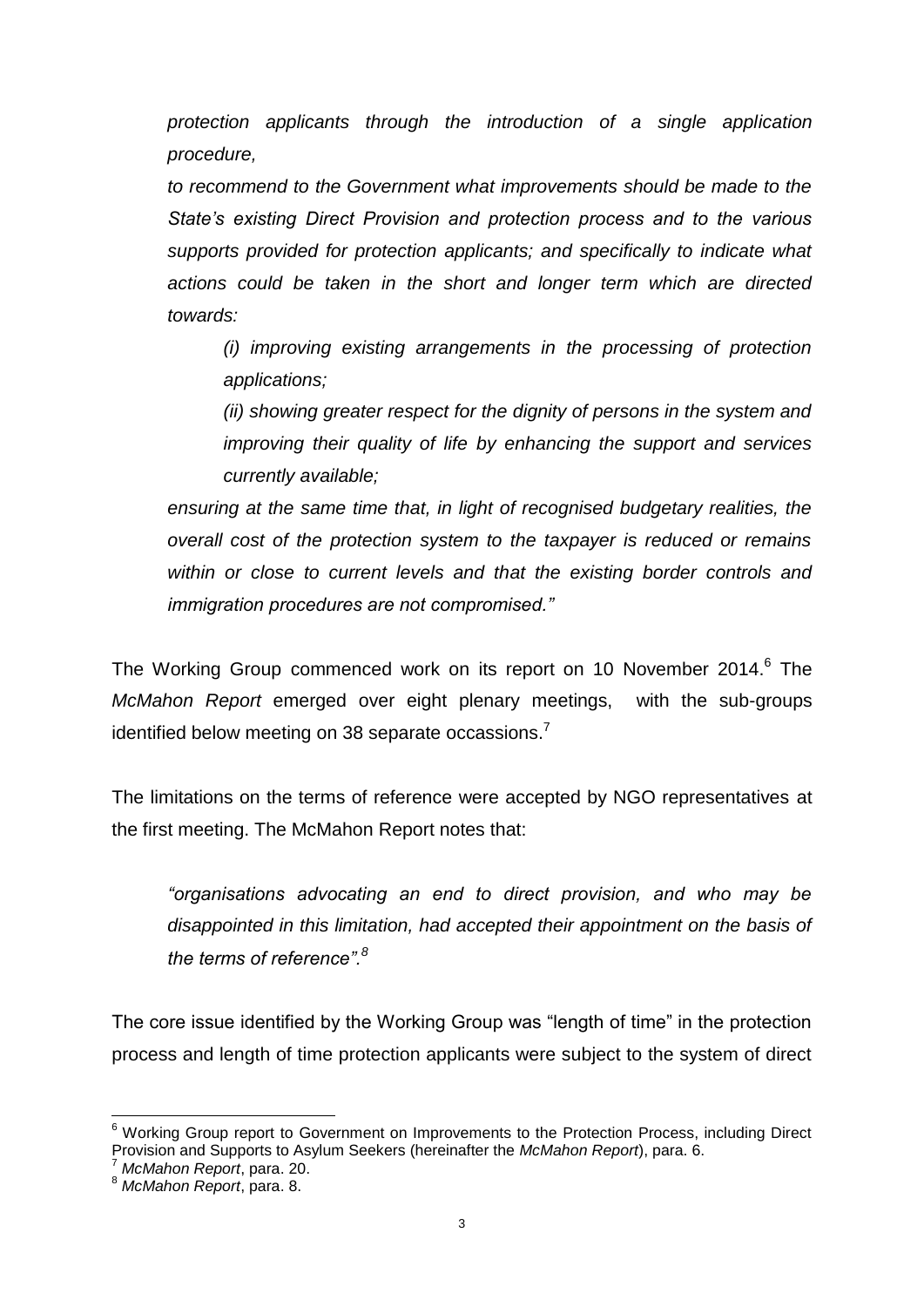provision.<sup>9</sup> An Agreed Work Programme was set out, with members decided which sub-group they would be part of (and could be part of all sub-groups if they so wished): $10$ 

- $\triangleq$  Theme 1: Improvements within direct provision:
- $\ddot{\phantom{1}}$  Theme 2: Improvements to ancillary supports for those in direct provision
- $\downarrow$  Theme 3: Improvements in the determination process for protection applicants.

Overall, the Report contains a mix of significant recommendations on the protection process and processing of asylum claims.<sup>11</sup> However, I argue, there are signficant concerns with the recommendations that have emerged as regards direct provision accomodation and supports for asylum applicants.<sup>12</sup> The focus of this working paper relates to categorising some of the recommendations contained in the *McMahon Report* and providing some initial analysis. This analysis is not an exhaustive exploration of every single recommendation made in the McMahon Report.

There is a noticeable lack of any human rights analysis on the system of direct provision and ancillary supports provided for protection seekers. This is stark when compared to at least some level of human rights analysis that informed recommendations on the protection process.<sup>13</sup> The human rights analysis as regards the protection process considers in particular Ireland's obligations under the United Nations Convention on the Rights of the Child (UN CRC), in particular the best interests of the child and the status determination process. In relation to recommendations on the direct provision accommodation and supports available to protection applicants in direct provision, there is a noted lack of engagement Ireland's international human rights obligations. In addition, I argue that the recommendations emerging from the *McMahon Report* on direct provision

<sup>9</sup> *McMahon Report*, para. 3 and Appendix 6.

<sup>10</sup> *McMahon Report*, para. 4 and Appendix 1.

<sup>11</sup> See generally, Chapter 3 of the *McMahon Report*.

<sup>12</sup> See generally, Chapter 4 and Chapter 5 of the *McMahon Report*.

<sup>&</sup>lt;sup>13</sup> This issue is discussed in more detail below, pp. [20](#page-20-0) to [26.](#page-26-0) In particular, see discussion on best interests of the child in relation to protection status determination, *McMahon Report*, para 3.138 and paras. 3.181-3.217.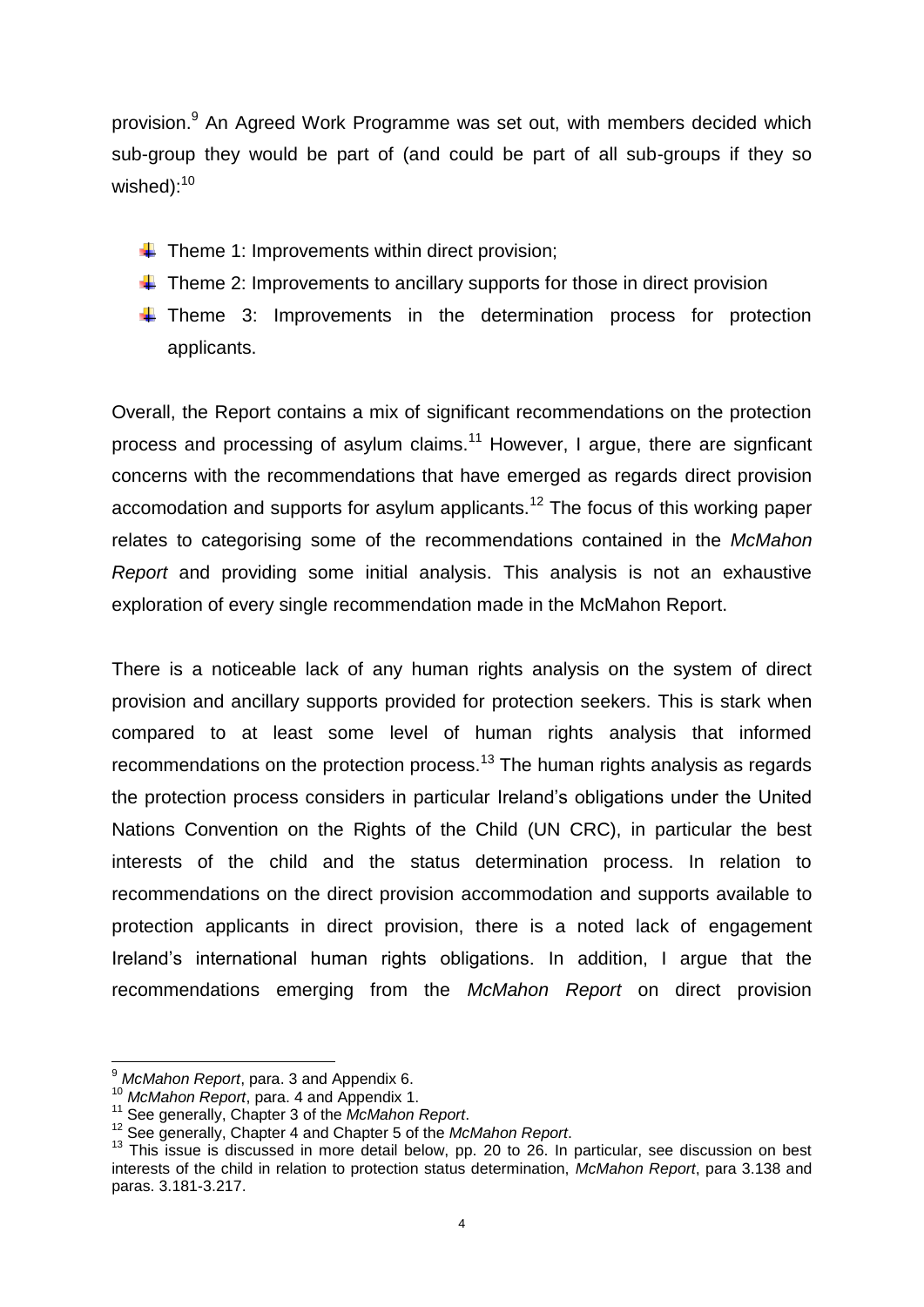accommodation, further embeds institutionalised living for protection seekers in Ireland.<sup>14</sup>

## **B.The People Impacted: Some Core Statistics**

## *1. Protection and Direct Provision Statistics*

The *McMahon Report* is one of the first attempts by the State to systematically explore the total numbers of persons who are in the protection process and leave to remain process, including those who have unsuccessfully sought protection and leave to remain and who are now subject to a subsisting deportation order. Such figures had not been available as a matter of course, meant that there were significant unknowns as regards numbers within the protection process (and related migration areas such as leave to remain and those subject to deportation orders). Some of the headline statistics emerging from the *McMahon Report* include:

- As of February 2015, the McMahon Report identified **7,937 persons** who are in the protection process (49%), the leave to remain process (42%) and persons whose claim for protection and leave to remain was not granted, and who are subject to a deportation order  $(9\%)$ .<sup>15</sup>
	- o There are 3,876 persons within the protection process. 1,189 persons have been in the protection determination system for 5 years or more.<sup>16</sup>
	- o There are 3,343 in the leave to remain process; 2,530 persons have been in the leave to remain process for 5 years or more.<sup>17</sup>
	- o There are 718 persons subject to a deportation order. 628 persons have an outstanding deportation order for 5 years or more.<sup>18</sup>

 $14$  See below, pp. [26](#page-26-1)[-30.](#page-30-0)

<sup>15</sup> *McMahon Report*, para. 23 and para. 3.7.

<sup>16</sup> *McMahon Report*, para. 3.8.

<sup>17</sup> *Ibid*.

<sup>18</sup> *Ibid*.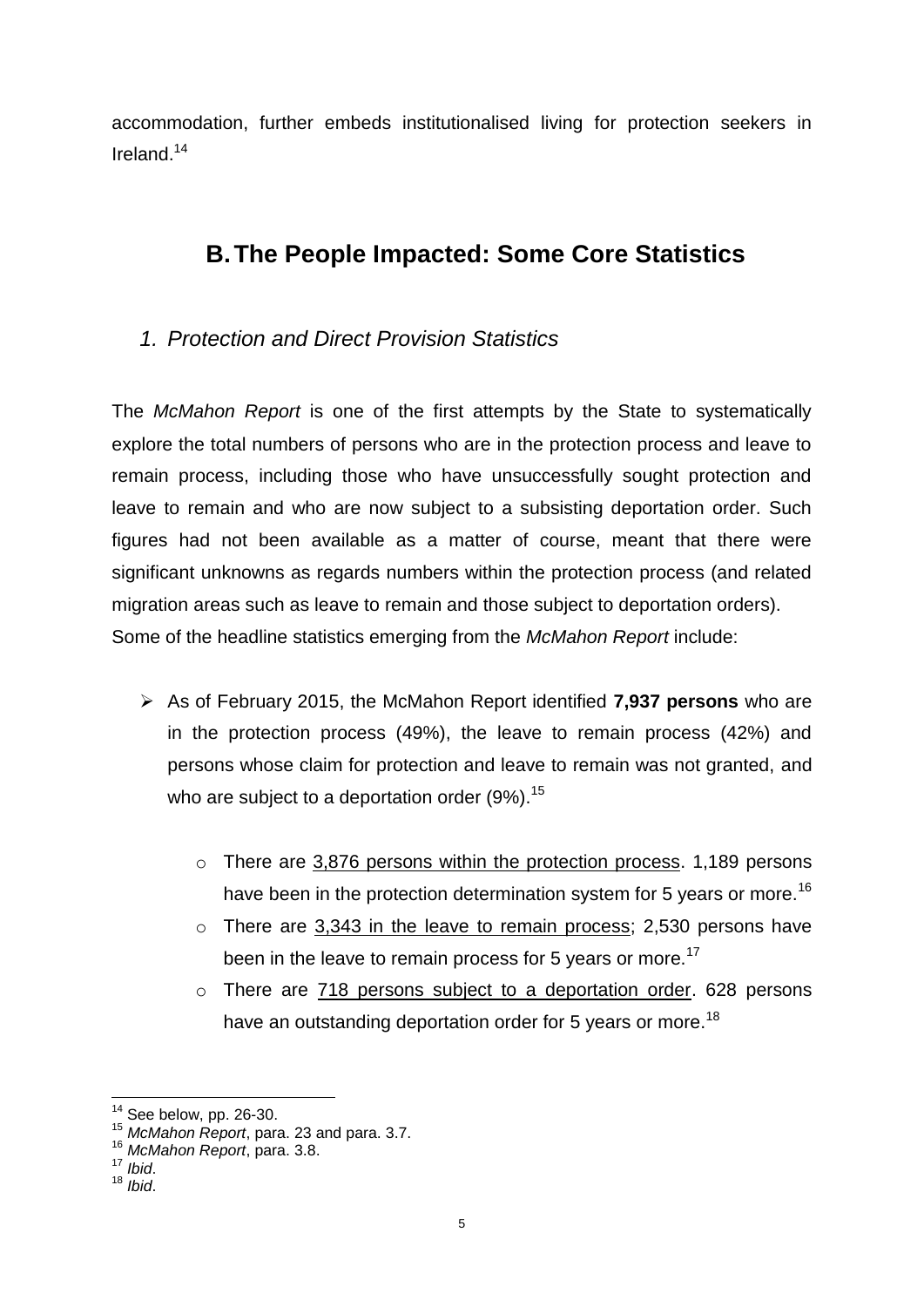Of this 7,937 persons in the system, 3,607 (46%) live in direct provision accommodation.<sup>19</sup> 4, 330 (54%) of persons live outside direct provision. As the McMahon Report notes:<sup>20</sup>

*"Little is known about the living circumstances of this group. It is assumed that a significant proportion of them may have already left the State and that the remainder live with family, friends or in private accommodation at their own expense. The precise number currently in the State is unknown in the absence of exit immigration controls and/or the undertaking of a caseload verification exercise."*

It has been known, at least since the *2010 Value for Money Report on Direct Provision*<sup>21</sup> that significant numbers of those in the protection system do not live in direct provision. The 2010 Report, in rejecting mainstreaming of protection seekers within the social welfare and protection system, on the basis that the operation and modalities of direct provision, deterred many protection applicants from availing of this accommodation and support system. The 2010 Value for Money Report was premised on

*"If conditions for entitlement to Social Welfare and Rent Allowance were changed, then those not currently availing of RIA accommodation would be expected to apply for these payments, which would more than double the projected net additional Social Welfare/Rent Allowance cost. Granting entitlement to Social Welfare and Rent Allowance could also be a 'pull factor' and the numbers of new asylum seekers could rise significantly."<sup>22</sup>*

**<sup>.</sup>** <sup>19</sup> *McMahon Report*, para. 3.10.

<sup>20</sup> *McMahon Report,* para. 3.12.

<sup>21</sup> DJELR, *[Value for Money and Policy Review: Asylum Seeker Accommodation Programme](http://www.justice.ie/en/JELR/VFM%20Report%20on%20Asylum%20Seeker%20Accomm.pdf/Files/VFM%20Report%20on%20Asylum%20Seeker%20Accomm.pdf)  [\(Reception and Integration Agency\)](http://www.justice.ie/en/JELR/VFM%20Report%20on%20Asylum%20Seeker%20Accomm.pdf/Files/VFM%20Report%20on%20Asylum%20Seeker%20Accomm.pdf)*, 30 July 2010. For an analysis of this report, see Thornton, L. ["Asylum Seekers, Reception Conditions and Value for Money"](http://humanrights.ie/civil-liberties/asylum-seekers-reception-conditions-and-value-for-money/), *Human Rights in Ireland*, 30 August 2010.

<sup>22</sup> DJELR, *[Value for Money and Policy Review: Asylum Seeker Accommodation Programme](http://www.justice.ie/en/JELR/VFM%20Report%20on%20Asylum%20Seeker%20Accomm.pdf/Files/VFM%20Report%20on%20Asylum%20Seeker%20Accomm.pdf)  [\(Reception and Integration Agency\)](http://www.justice.ie/en/JELR/VFM%20Report%20on%20Asylum%20Seeker%20Accomm.pdf/Files/VFM%20Report%20on%20Asylum%20Seeker%20Accomm.pdf)*, 30 July 2010 at p. 58.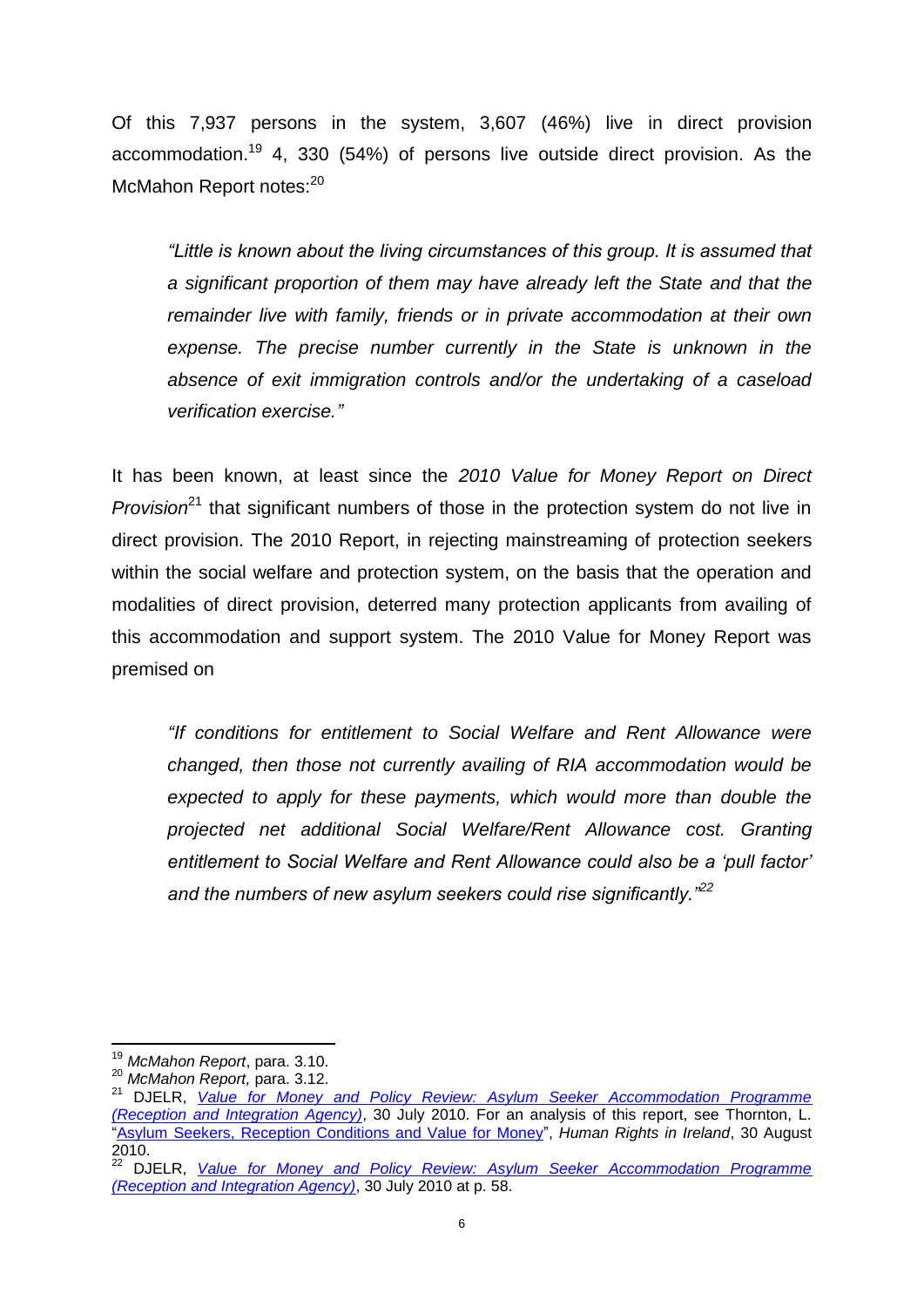While not explicitly engaged with in the McMahon Report, it may have been the case that similar concerns prevented examination of whether access to the general social protection system should be granted for those seeking protection in Ireland.

#### *2. Judicial Review of Decisions*

A key narrative that has emerged around delays within the protection, leave to remain and deportation systems, is that protection seekers are mainly responsible for the length of time in the system, by taking judicial reviews. Minister Fitzgerald, responding to a parliamentary question in 2014, stated: $^{23}$ 

*"in very many instances the delay in finalising cases is due to applicants challenging negative decisions by initiating multiple judicial reviews at various stages of the process. Thousands of applications cannot be finalised because of these legal challenges…"<sup>24</sup>*

There are around 1,000 persons waiting on judicial reviews as of February 2015.<sup>25</sup> That is about 1 in every 7 applicants. Of those seeking judicial reviews of either Office of the Refugee Applications Commissioner (ORAC) , Refugee Appeals Tribunal (RAT) or Irish Naturalisation and Immigration Service (INIS) decisions, 82% (835) have been in the overall system for 4 years +. 66% (675) have been in the overall system for 5 years +. As regards length of time in the judicial review process,

**<sup>.</sup>** <sup>23</sup> Minister Frances Fitzgerald TD, [Written Response to Question on the Direct Provision System,](http://oireachtasdebates.oireachtas.ie/debates%20authoring/debateswebpack.nsf/takes/dail2014061800088?opendocument) Dáil Debates [unrevised], Wednesday 18 June 2014.

 $24$  See: see the speech by the former Minister for Justice, Equality and Law Reform, Mr. Michael McDowell T.D., at the publication of the First Annual Report of the Office of the Refugee Applications Commissioner**,** available at <http://www.inis.gov.ie/en/INIS/Pages/SP07000127> [last accessed, 07 August 2014]; Mr. McDowell's response to a parliamentary question from Deputy Michael D. Higgins, *Dáil Eireann Debates*, [Vol. 623, Col. 1131-](http://oireachtasdebates.oireachtas.ie/debates%20authoring/debateswebpack.nsf/takes/dail2006070500267?opendocument) 1137 (05 July 2006). Mr. McDowell referred to the "the level of deliberate abuse of our current [asylum] processes". See also, DJELR, "McDowell takes firm [action to deal with influx of Romanian asylum seekers"](http://www.inis.gov.ie/en/INIS/Pages/PR07000138), Press Release, 18 January 2007. Minister Fitzgerald's predecessor, Alan Shatter T.D, stated [\(23 October 2013\)](http://www.justice.ie/en/JELR/Pages/SP13000366) "it is worth noting that a substantial number of those residing for long periods within the direct provision system, are adults living with their children who have challenged in the courts by way of the judicial review process decisions made refusing applications for asylum and / or permission to remain in the state and whose cases await hearing or determination. There are presently approximately 1,000 such cases pending before the courts."

 $25$  Of these, 433 of the judicial reviews are pending against the Refugee Appeals Tribunal (RAT), see *McMahon Report*, para 3.28. 75 judicial review decisions are pending against the Office of the Refugee Applications Commissioner (ORAC), *McMahon Report*, para 3.57. There are "approximately" 400 persons engaged in judicial reviews against decisions of INIS relating to pre November 2013 subsidiary protection decisions and leave to remain decisions, see *McMahon Report*, paras. 3.92.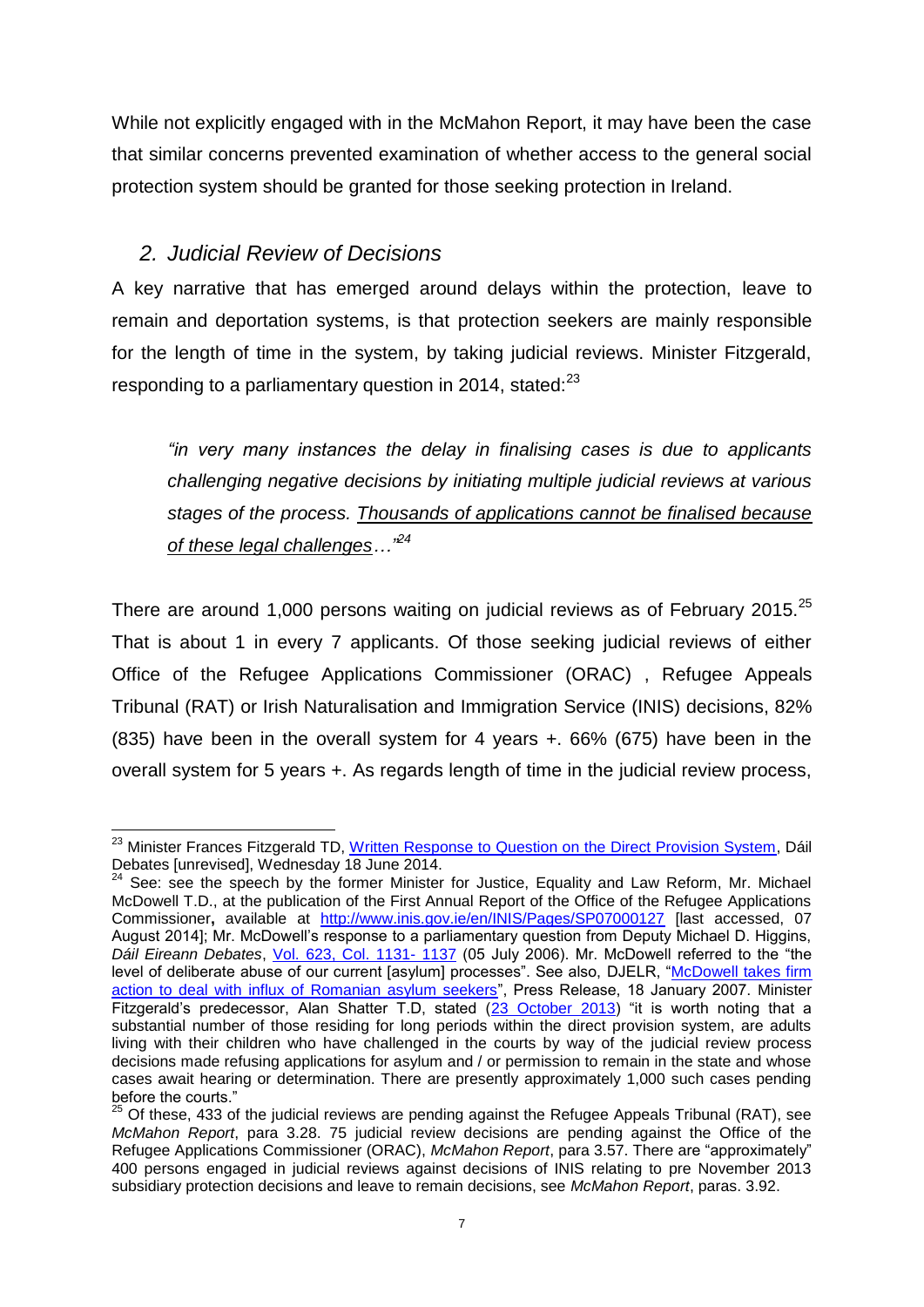38% (381) have been in the system for 4 years + and 5% of those awaiting judicial reviews have been awaiting hearing for more than 5 years.<sup>26</sup>

The rates of challenge to decisions of ORAC, RAT and INIS for the years 2009- 2014, are as follows:

- $\triangleright$  **ORAC 2009-2014**:<sup>27</sup> 341 (3.61%) of the 9,434 negative decisions of ORAC were subject to judicial review proceedings between 2009 and 2014.<sup>28</sup> "Of the proceedings that have been determined in 2009-2014 (662): $^{29}$  390 (58.91%) of these challenges were unsuccessful or withdrawn. 103 (11.56%) of the challenge were successful and 92 (13.90%) of these challenges were settled.<sup>30</sup>
- $\triangleright$  **RAT 2009-2014**:<sup>31</sup> RAT issued 8,392 negative decisions between 2009-2014. 1,293 (15.41%) of these negative decisions were subject to legal proceedings. Of the "proceedings determined"  $(1,420),<sup>32</sup> 819$  (57.68%) were unsuccessful or withdrawn. 166 of the proceedings (11.69%) were successful. 288 cases  $(20.28%)$  were settled.<sup>33</sup>
- **INIS 2009-2014:<sup>34</sup>** INIS issued 5,931 negative decisions in this time period. 1,678 cases (28.29%) were subject of legal proceedings. "Of the proceedings determined"  $(1,301)$ ,  $35$  513 cases (39.43%) of these challenges were either withdrawn or unsuccessful. 53 cases (4.07%) were successful and 753 challenges (56.5%) were settled. This very high settlement rate is attributed to the impact of the Court of Justice of the European Union's decision in *Zambrano*. 36

<sup>26</sup> *McMahon Report*, para. 3.94.

<sup>27</sup> *McMahon Report*, para. 3.96. See also, Table 7 (Appendix 6).

<sup>28</sup> *Ibid.*

<sup>29</sup> In this regard, the *McMahon Report* states that 662 judicial review proceedings were determined against ORAC between 2009-2014, some of these reviews would have been filed prior to 2009, but determined after 2009, see Table 7 (Appendix 6).

 $30$  77 (11.63%) of the applications in Table 7 are labelled "Other applications", it is not clear what this means.

<sup>31</sup> *McMahon Report*, para. 3.97.

<sup>&</sup>lt;sup>32</sup> As with the ORAC statistics, these must include judicial reviews lodged prior to 2009, but determined after this date, see Table 8 (Appendix 6).

<sup>&</sup>lt;sup>33</sup> There are 147 "Other Applications", it is not clear what this means.

<sup>34</sup> *McMahon Report*, para. 3.98.

<sup>35</sup> This may include judicial reviews lodged prior to 2009, but not decided until after 2009, see Table 8  $(Appendix 6).$ 

<sup>36</sup> *McMahon Report*, para. 3.85 and para. 3.98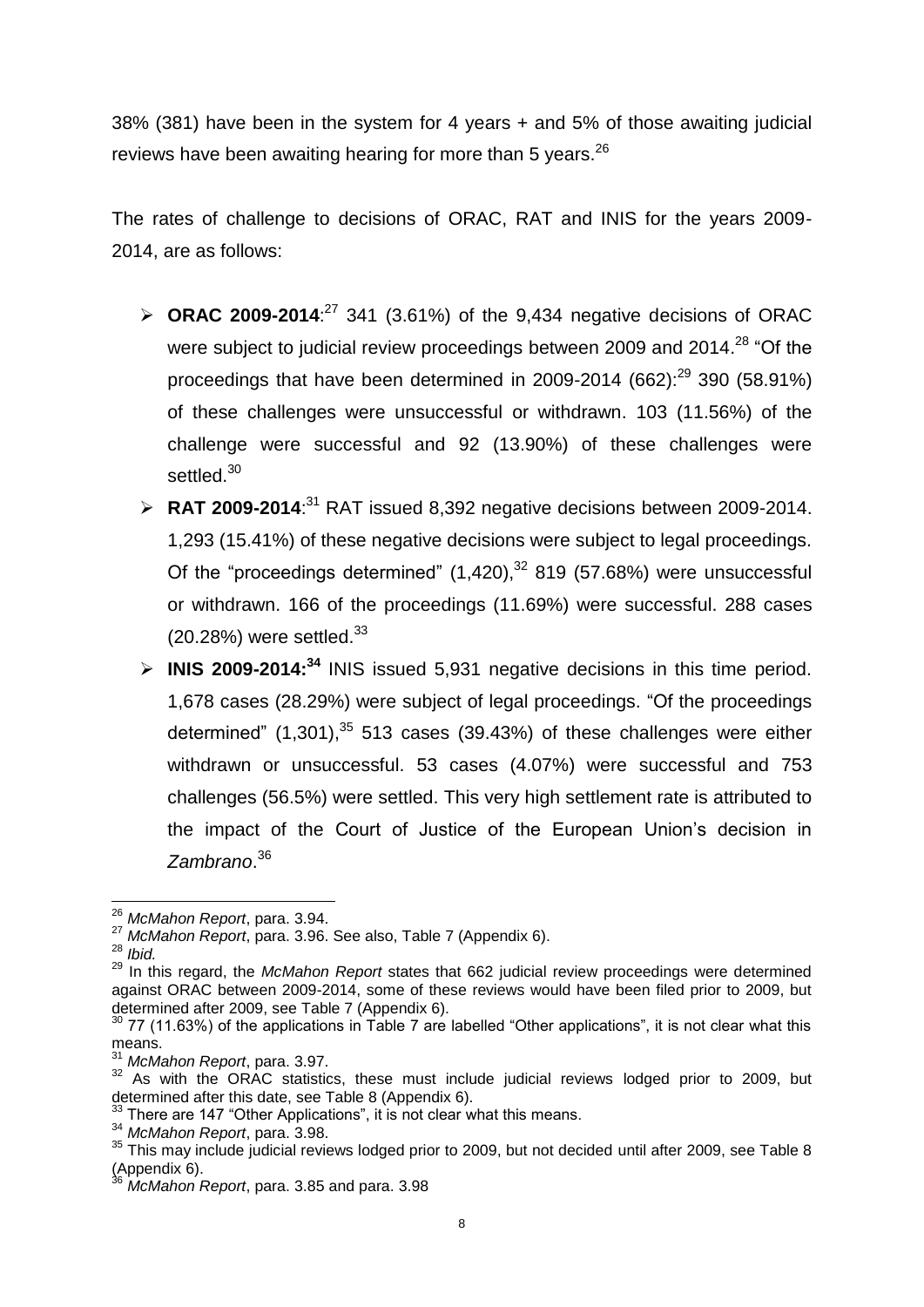## **C.The "Five Year Rule"**

This working paper will not be considering some of the core recommendations on improving the operation of the protection system, designed for all claims to be determined (protection and any leave to remain application) within 12 months.<sup>37</sup> The focus on speedy determination of asylum claims is nothing new. In the 2002 Programme for Government, the Fianna Fail and Progressive Democrat coalition stated (optimistically): $38$ 

*"We will ensure that new asylum applications are dealt with within six months and that other applications, which are currently outstanding, can be dealt with quickly."*

Similar promises (without time commitments) were made in the Fianna Fail and Green Party Programme for Government 2007-2012, and the Fine Gael and Labour Programme for Government 2011-2016.<sup>39</sup> The *McMahon Report* provides substantial recommendations as regards numbers of decision makers needed to ensure meeting a 12 month period for disposal of protection and leave to remain claims once the single procedure is operating "efficiently".<sup>40</sup> In order to ensure the efficient operation of the single procedure, the Working Group has proposed that all individuals in the protection, leave to remain or deportation processes, for 5 years or more, should, in general, be granted either protection status or leave to remain within 6 months of this reports publication. The *McMahon Report* "discounted the possibility of an amnesty".<sup>41</sup> Instead, the McMahon Report recommends: <sup>42</sup>

*"All persons awaiting decisions at the protection process and leave to remain stages who have been in the system for five years or more from the date of initial application should be granted leave to remain or protection status as* 

 $37$  McMahon Report, para. 58, 3.164 and 4.32.

<sup>38</sup> Department of An Taoiseach, *[An Agreed Programme for Government between Fianna Fail and the](http://www.drugsandalcohol.ie/5992/1/2788-2990.pdf)  [Progressive Democrats](http://www.drugsandalcohol.ie/5992/1/2788-2990.pdf)* (June 2002), p. 28.

<sup>&</sup>lt;sup>39</sup> Department of An Taoiseach, *[Programme for Government 2007-2012](http://www.taoiseach.gov.ie/attached_files/Pdf%20files/Eng%20Prog%20for%20Gov.pdf)*, p .58 and Department of An Taoiseach, *[Programme for Government 2011-2016](http://www.per.gov.ie/wp-content/uploads/ProgrammeforGovernmentFinal.pdf)*, p. 21.

<sup>40</sup> *McMahon Report*, paras 6.31 -6.49.

<sup>41</sup> *McMahon Report*, para. 3.4.

<sup>42</sup> *McMahon Report*, para. 3.128.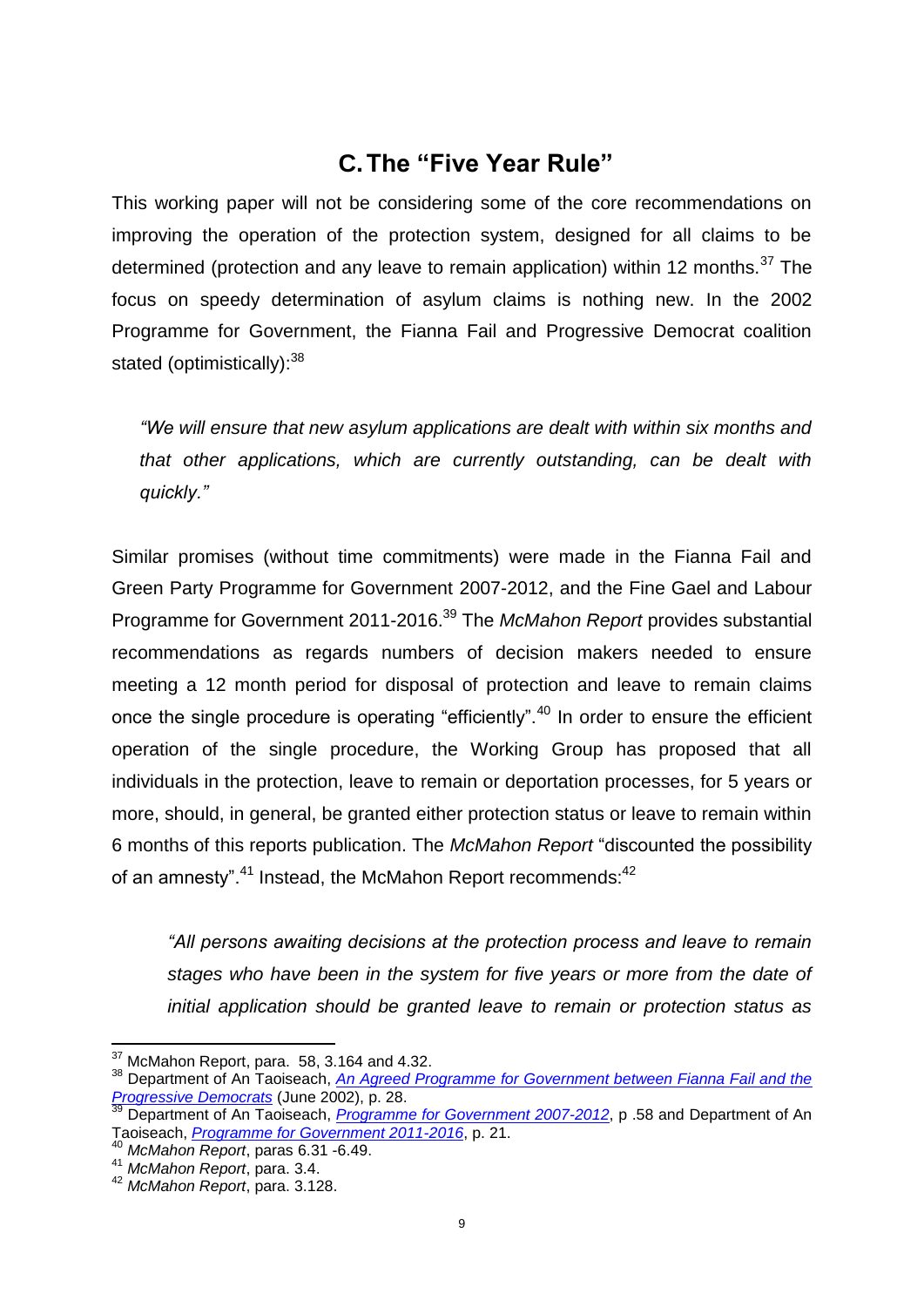*soon as possible and within a maximum of six months from the implementation start date subject to the three conditions set out below for persons awaiting a leave to remain decision. It is recommended that an implementation start and end date be set by the authorities as soon as possible."*

This will impact on an estimated **3,350 persons** (out of 7,937 persons in the system). $43$  Of the 3,350 persons, 1,480 are within direct provision. While it is estimated that there may be up to 2,870 individuals who could benefit from this scheme outside direct provision,<sup>44</sup> the Working Group is of the view that around half of these individuals are no longer in Ireland.<sup>45</sup> At para. 3.129 of the *McMahon Report*, the system used to grant status is set out, with requirements to ensure that all those granted some residency status are of good character, and considerations of national security and public policy can be considered.<sup>46</sup> The McMahon Report also provides a number of considerations that the State can take account of where an individual has been sentences to a term of imprisonment for 12 months or more.<sup>47</sup>

The McMahon Report recommends that all such persons coming within the qualifying criteria be issued with a decision within 6 months.<sup>48</sup> While keeping this at the level of administration, there may be some concerns expressed that this is not a legislative right been provided to the applicants. $49$  This 'five year solution' is to continue, as

*"[T]he Working Group considers that no person should in principle be in the system for five years or more. The Working Group recommends that this principle continue to apply into the future notwithstanding the [properly resourced single procedure] solution…"<sup>50</sup>*

 $\overline{a}$ <sup>43</sup> *McMahon Report*, para. 3.151.

<sup>44</sup> *Ibid*.

<sup>45</sup> This is based on ORAC's assessment of a subsidiary protection backlog of 3,657 cases, where the number of live cases fell off to 1,619, see McMahon Report, para. 3.152.

<sup>46</sup> *McMahon Report*, para. 3.129.

<sup>47</sup> *McMahon Report*, para. 3.130.

<sup>48</sup> *McMahon Report*, para. 6.25. The McMahon Report goes into some detail on the issues that may arise for those currently engaged in judicial reviews.

Although not fully on par with the McMahon Report recommendation, the Immigration (Reform) [\(Regularisation of Residency Status\) Bill 2014](http://www.oireachtas.ie/documents/bills28/bills/2014/9414/b9414s.pdf) could be a starting point for placing this recommendation on a statutory footing.

<sup>50</sup> *McMahon Report*, para. 3.165.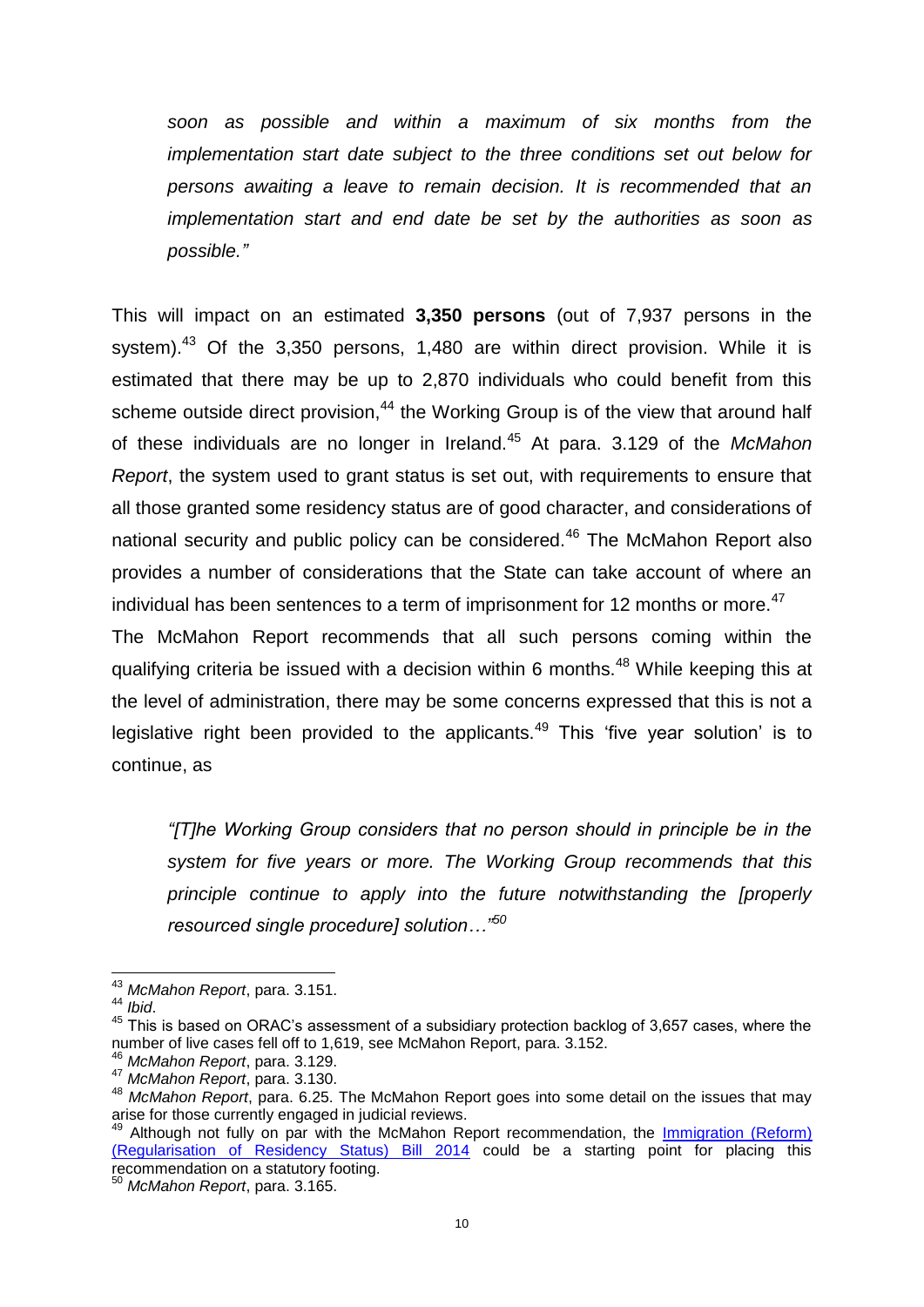## **D.The Recommendations on Direct Provision: Accommodation and Standards**

The Working Group has made a number of unqualified recommendations, qualified recommendations and requests for further reviews of different aspects of direct provision accommodation.

#### *1. The Unqualified Recommendations*

These recommendations relate to a number of core areas, including:

- i. **Multi-Disciplinary Assessment:<sup>51</sup>** Multi-disciplinary assessment of needs of protection applicants within 30 days, and for this to be taken into account in the protection determination process, with follow up on an "on-going and regular basis". Communication between different statutory agencies and others (RIA, legal advisors, health care providers etc.). Steps should be taken to encourage protection applicants avail of this assessment.
- ii. **Accommodation Provision**:<sup>52</sup> All single residents sharing rooms and all family units should be provided with an individual locker for storage of personal items. This should be acted on without delay. All requests for tenders should specify adequate indoor and outdoor recreational space for children and young people, and consultations with resident children and young people "should be built into the specifications."<sup>53</sup> All requests for tenders for centres for single people should specify the requirement for communal kitchens.<sup>54</sup> There should be consultation with residents on 28 day menu cycles.<sup>55</sup>
- iii. **Standards and Oversight**: Extending the remit of Ombudsman and OCO to cover complaints relating to services provided to persons in direct provision and transfer decisions. Residents can contact either (or both) offices after

**<sup>.</sup>** <sup>51</sup> *McMahon Report*, paras 4.210.

<sup>52</sup> *McMahon Report*, paras 4.54.

<sup>53</sup> *McMahon Report*, para. 4.75, bullet point 3.

<sup>54</sup> *McMahon Report*, paras 7.75, bullet point 1(iii).

<sup>55</sup> *McMahon Report*, para. 4.102, bullet point 2.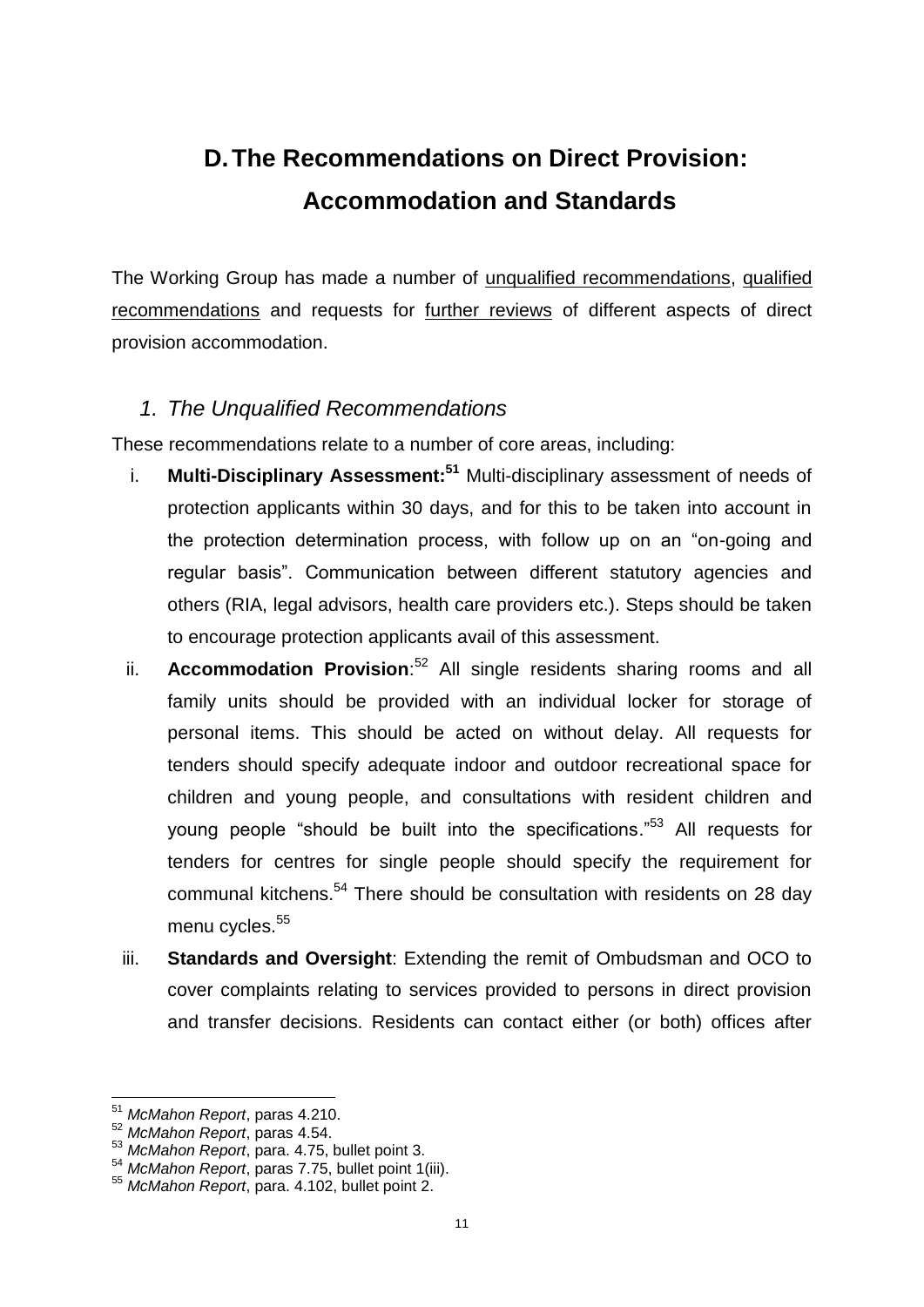internal mechanisms are exhausted (including an independent appeal).<sup>56</sup> RIA must appoint an officer to ensure complaints are dealt with. Complaint mechanisms must be open to all residents, including children and young people.<sup>57</sup> RIA must build confidence and trust in these complaints systems and that residents will not be adversely affected by making a complaint and "ensure centre management buy into the importance of ensuring an open culture that is conducive to residents making complaints."<sup>58</sup> Contracts with providers should ensure managers have experience of working with refugees and protection applicants.<sup>59</sup> Centre Managers should have knowledge of basic mental health issues and health services, social welfare system, medical issues, a compassionate and empathetic style. $60$ 

- iv. **Transfers:<sup>61</sup>** RIA continue to provide detailed reasons for involuntary transfer. Recording of statistics in relation to voluntary and involuntary transfers.
- v. **Child Protection**: Access to cultural diversity training for social workers, with the identification of a named social worker by the Child and Family Agency and the Health Service Executive to contact in each direct provision centre.<sup>62</sup> RIA is to continue to have consideration of child safety when assigning residents to direct provision centres.<sup>63</sup>
- vi. **Community Outreach**: By the end of 2015, all direct provision centres should enter into partnership agreements with local leisure and sports clubs.<sup>64</sup>

#### *2. The Qualified Recommendations*

These recommendations all relate to accommodation provision. All recommendations as regards greater respect for private and family life are significantly qualified. RIA informed the Working Group that it was not clear that all centres would be "structurally in a position to effect the proposed changes..."<sup>65</sup> It could take "upwards of" two years, from issue of tender to get new accommodation

<sup>56</sup> *McMahon Report*, paras 4.135.

<sup>57</sup> *McMahon Report*, para. 4.135, bullet point 3 (ii).

<sup>58</sup> *McMahon Report*, para. 4.135, bullet point 3 (iii).

<sup>59</sup> *McMahon Report*, para. 4.155, bullet point 1.

<sup>60</sup> *Ibid.*.

<sup>61</sup> *McMahon Report*, para. 4.139.

<sup>62</sup> *McMahon Report*, para. 4.199.

<sup>63</sup> *Ibid*.

<sup>64</sup> *McMahon Report*, para. 4.75, bullet point 3.

<sup>65</sup> *McMahon Report*, para.4.77 and 4.89.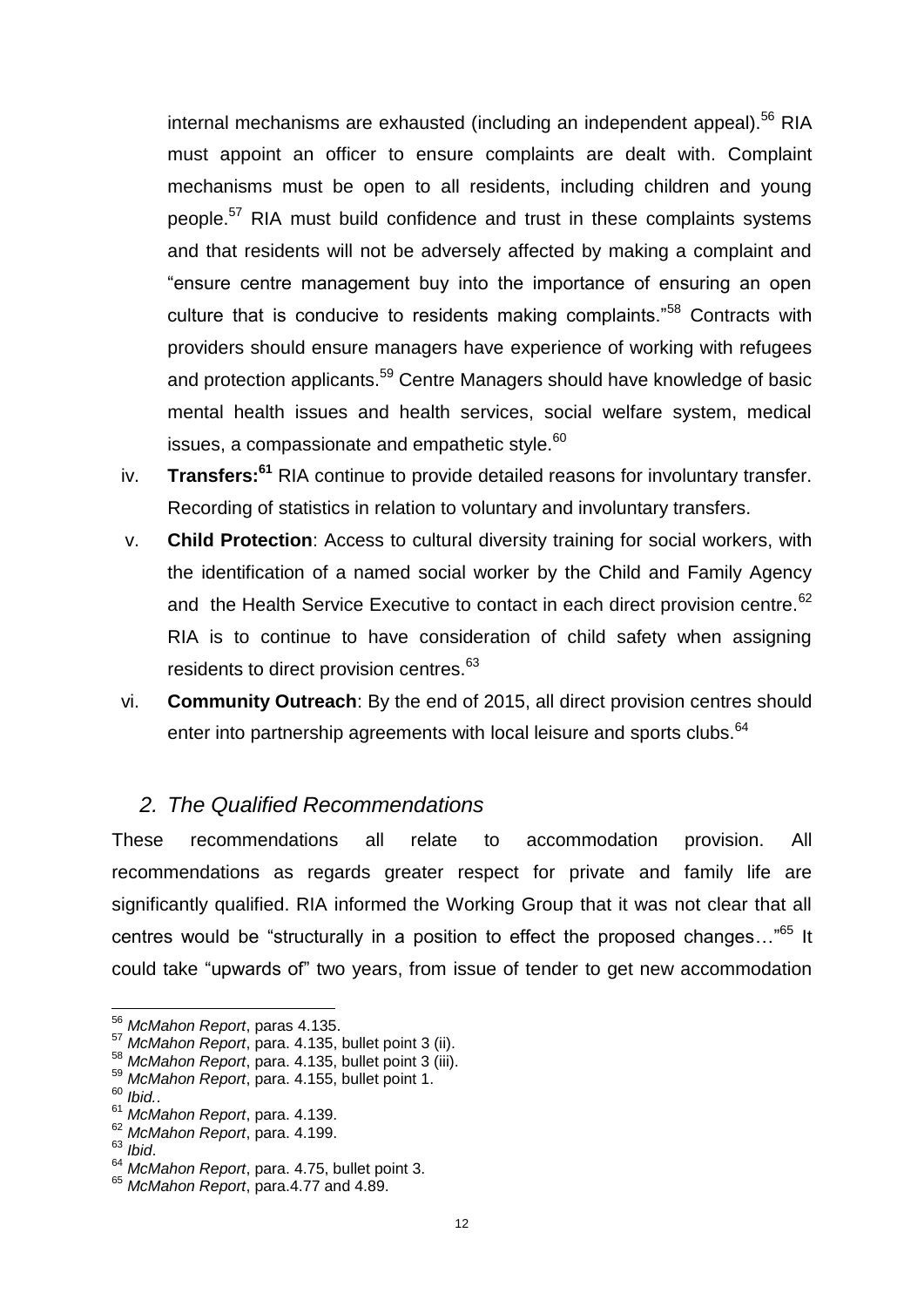on stream that would meet the recommendations of the *McMahon Report*. <sup>66</sup> In any event, given the "market for self-contained units",<sup>67</sup> some of the recommendations below may not be possible to implement.

Two core phrases come up time and again in the McMahon Report's recommendations on direct provision accomodation: "in so far as practicable" and "subject to any contractual obligations". All direct provision accomodation facilities are to be in line with a proposed "Standard Setting Committee" that will "reflect government policy across all areas of service in Direct Provision".<sup>68</sup> The highly qualified recommendations include:

- i. All centres should "in so far as is practicable" provide a secure storage facility for bulky items (eq suitcases).<sup>69</sup>
- ii. In so far as practicable, all existing centres should install appropriate play, recreation and study facilities.<sup>70</sup>
- iii. "Subject to contractual obligations", RIA should "identify spare capacity within accommodation centres, and seek to bring this on stream to alleviate cramped conditions for those sharing".<sup>71</sup>
- iv. 80% of *single persons* in direct provision accomodation currently share rooms.<sup>72</sup> Single persons should have a right to apply for a single room after 9 months and this should be ensured "in so far as reasonably practicable", that they are offered a room after 15 months. $^{73}$ By the **end of 2016**, existing centres for single people should be reconfigured to provide communal kitchens "in so far as reasonably practicable having regard to any contractual obligations."<sup>74</sup> This should run in parallel with a catering option "as not all residents may wish to cater for themselves."<sup>75</sup>

<sup>66</sup> *McMahon Report*, para. 4.78.

<sup>67</sup> *McMahon Report*, para. 4.78.

<sup>68</sup> *McMahon Report*, para. 47 and 4.226.

<sup>69</sup> *McMahon Report*, para. 4.58, Bullet Point 6.

<sup>70</sup> *McMahon Report*, para. 4.75, Bullet Point 2.

<sup>71</sup> *McMahon Report*, para. 4.58, Bullet Point 1.

<sup>72</sup> *McMahon Report*, para. 41 and 487, Bullet Point 2.

<sup>73</sup> *Ibid.*.

<sup>74</sup> *McMahon Report*, para. 40 and para. 4.75.

<sup>75</sup> *McMahon Report*, para. 4.75, Bullet Point 1(ii).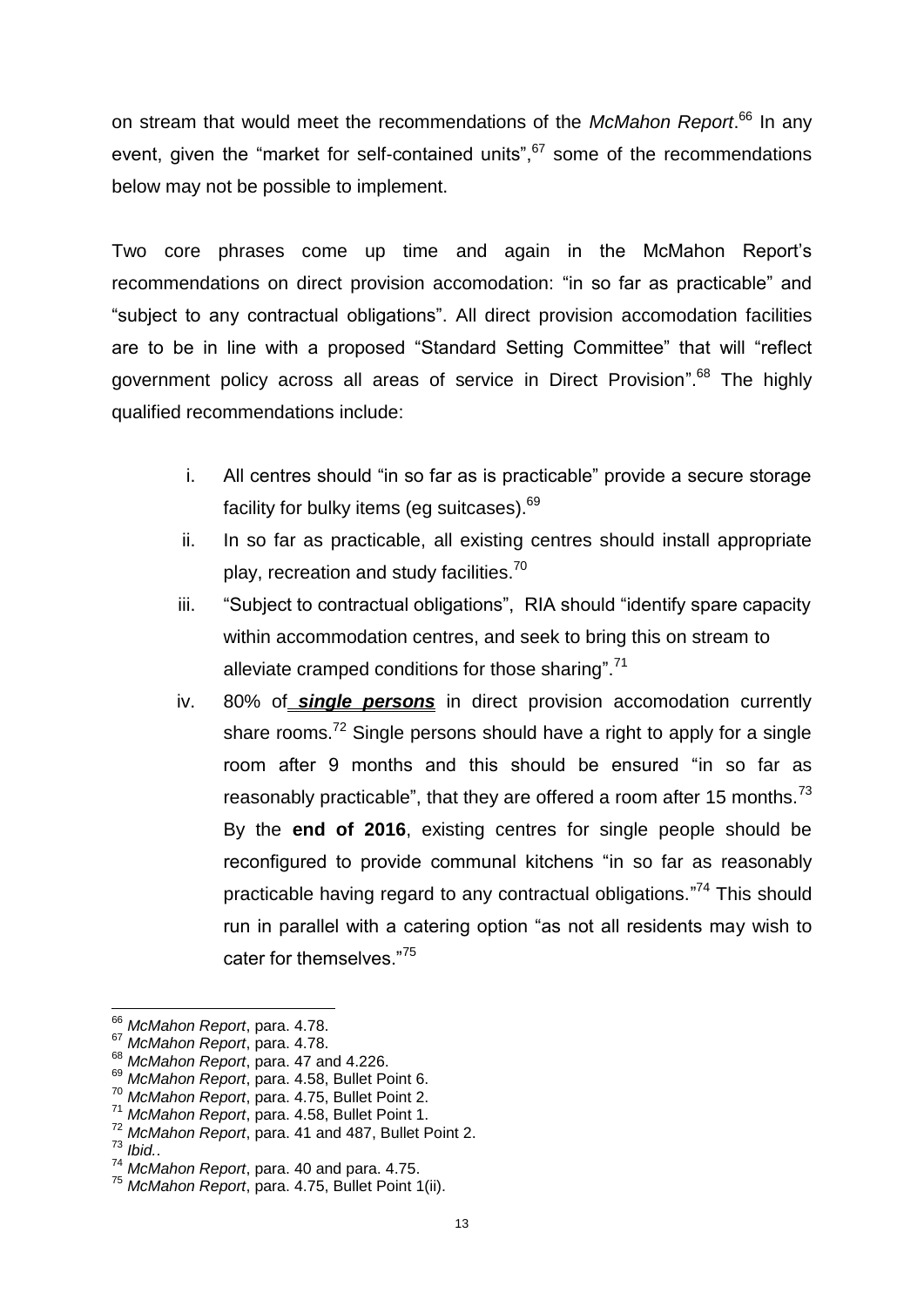As regards *Families*, practically all recommendations are significantly qualified. A core recommendation is that families should have access to cooking facilities and private living spaces "is so far as practicable".<sup>76</sup> In order to achieve this:

- a. "Within 12 months of completion of the final report of the Working Group" existing direct provision centres that have cooking facilities should allow access to these "in so far as practicable and subject to any contractual obligations".<sup>77</sup> This should run parallel to a catering option "as not all residents may wish to cater for themselves."78
- b. There should be consultation on the cooking supplies provided to residents:<sup>79</sup>
- c. "Within 6 months of the final report", direct provision centres that do not have cooking facilities and "subject to any contractutal obligations" facilitate parents/young persons to make school lunches for themselves. The Report then lists the types of food that could be provided. 80
- d. "By end 2016", "a sufficient number of centres" should be reconfigured to provide families with use of their own "private living space" "in so far as practicable having regard to contractual obligations". 81
- e. All requests for tenders (presumably new tenders) should "specify the requirement for self-contained units with cooking facilities and/or family quarters together with communal kitchens. $82$

#### *3. Further Reviews and Assessments*

There are **a significant number of requested** further reviews or assessments or recommendations for the creation of new administrative bodies:

<sup>76</sup> *McMahon Report*, para. 4.75.

<sup>77</sup> *McMahon Report*, para. 4.75, bullet point 1(i).

<sup>78</sup> *Ibid.*

<sup>79</sup> *McMahon Report*, para. 4.75, bullet point 1(ii).

*McMahon Report*, para. 4.75, bullet point 1(iii).

<sup>81</sup> *McMahon Report*, para. 4.75, bullet point 1(iv).

<sup>82</sup> *McMahon Report*, para. 4.75, bullet point 1(v).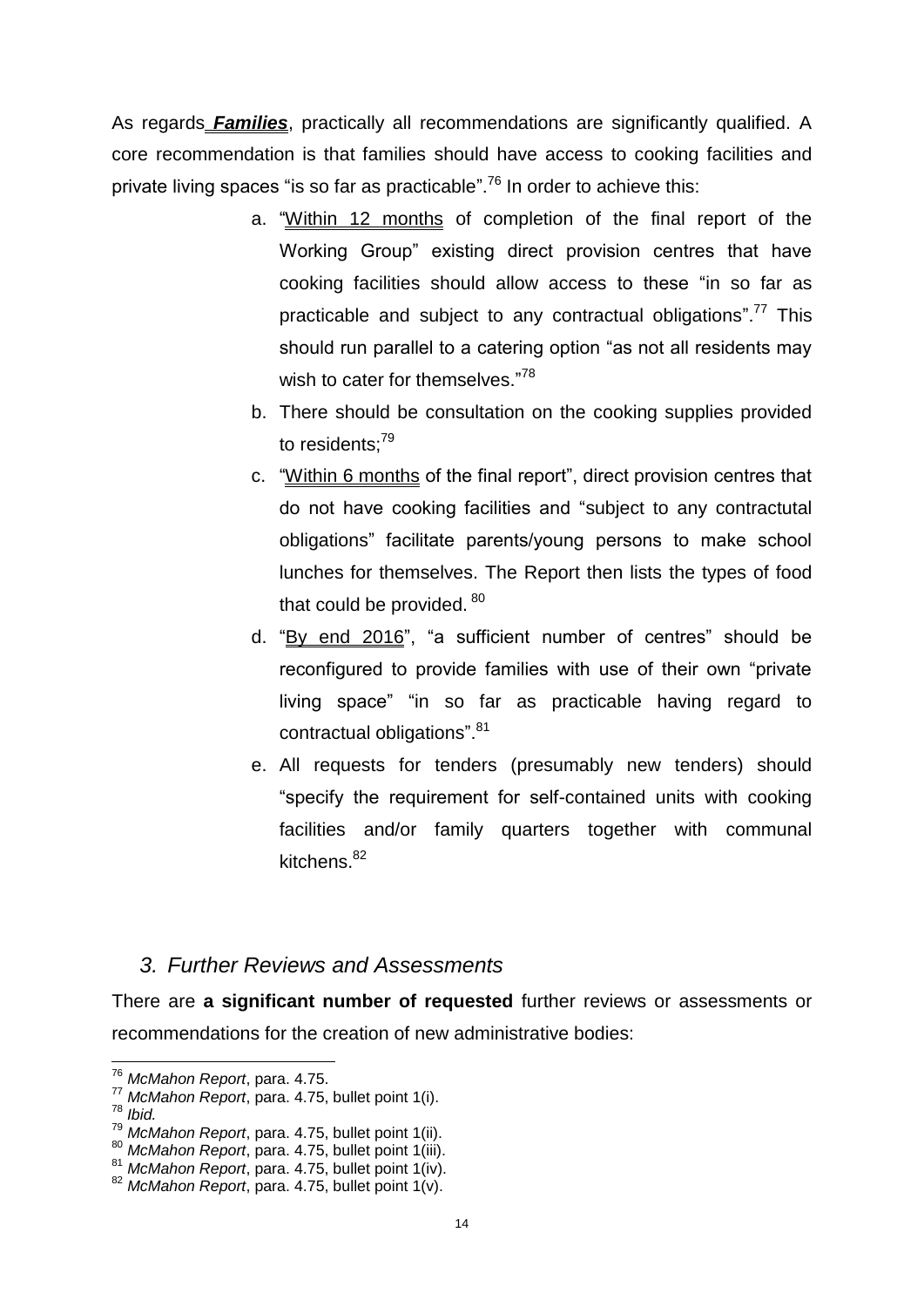- i. RIA should without delay "develop a set of criteria" taking into account the multipurpose nature of bedrooms in direct provision accomodation. This criteria should "take account" of the Department of Environment, Community and Local Government's criteria for quality housing.<sup>83</sup> This should take account of the fact that (i) each room should facilitate a range of activities; (ii) adequate floor areas and room sizes (iii) well proportioned spaces (iv) furniture and person effects should allow free circulation within the room.<sup>84</sup> Once this review is complete, RIA should ensure that capacity is aligned with the review, "in so far as contractual obligations permit."<sup>85</sup>
- ii. RIA should "without delay" complete a review as to minimum requirements in terms of furniture for multi-purpose direct provision rooms to suit sleeping as well as living e.g. chair, desk and adequate storage.<sup>86</sup>
- iii. All of the criteria identified above "should be" incorporated into tender requests for accommodation centres.<sup>87</sup>
- iv. RIA should conduct a **"nutritional audit"** to ensure food meets required standards including for children, breastfeeding mothers and needs of those with medical conditions.<sup>88</sup>
- v. RIA should conduct a "review of security arrangements" in direct provision accommodation centres, to ensure measures are proportionate to security  $risk<sup>89</sup>$
- vi. RIA "should review" its proposals in relation to guests in private quarters in terms of the proportionality of the reformed 'House Rules':<sup>90</sup>
- vii. Establishment of an inspectorate (or identify an existing body) to assess accommodation in light of standards set down by the 'standard setting committee'. The Inspectorate should also make regular reports on general matters relating to welfare of residents in Direct Provision centres.<sup>91</sup>

<sup>83</sup> DECLG, *[Quality Housing for Sustainable Communities](http://www.environ.ie/en/Publications/DevelopmentandHousing/Housing/FileDownLoad,1979,en.pdf)* (2007).

<sup>84</sup> *McMahon Report*, para. 4.58, bullet point 2 (i)-(iv).

<sup>85</sup> *McMahon Report*, para. 4.58, bullet point 3.

<sup>86</sup> *McMahon Report*, para. 4.58, bullet point 4.

<sup>87</sup> *McMahon Report*, para. 4.58, bullet point 6.

<sup>88</sup> *McMahon Report*, para. 4.99 and para. 4.102.

<sup>89</sup> *McMahon Report*, para. 4.122, Bullet Point 1.

<sup>90</sup> *McMahon Report*, para. 659. These House Rules were found to be unlawful in *[CA & TA v Minister](http://www.bailii.org/ie/cases/IEHC/2014/H532.html)  [for Justice](http://www.bailii.org/ie/cases/IEHC/2014/H532.html)* [2014] IEHC 532, see further: Thornton, L., ["C.A. and T.A.: The Direct Provision Case"](http://researchrepository.ucd.ie/handle/10197/6537), (2014) 4 *Irish Journal of Family Law* 116.

<sup>91</sup> *McMahon Report*, para. 4.426, Bullet Points 2-3.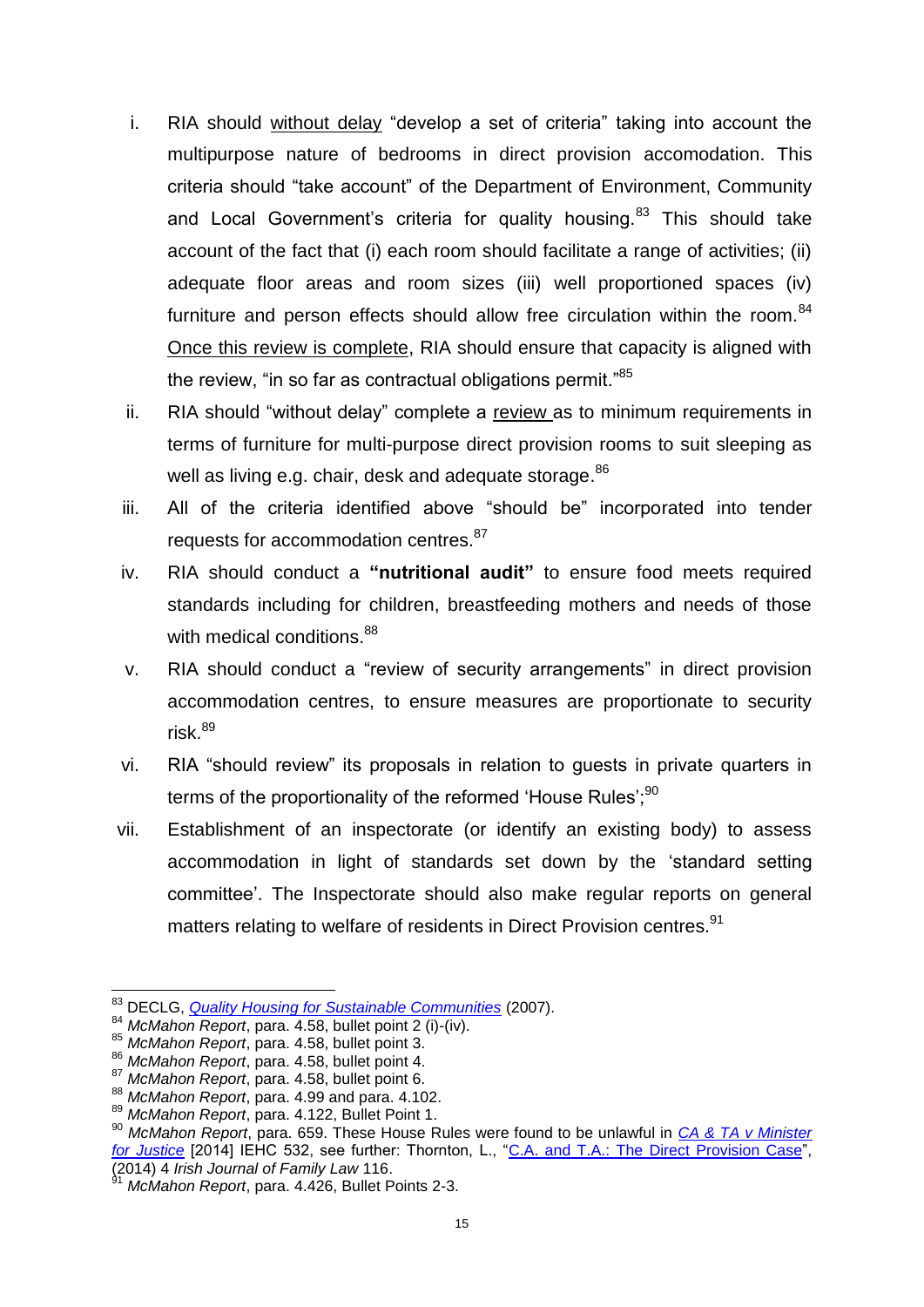- viii. Child and Family Agency (CFA) "should liaise" with RIA to develop a child welfare strategy and to advise on individual cases: <sup>92</sup>
- ix. RIA, in conjunction with CFA, "should review" its House Rules as regards parents leaving children under 14 unsupervised:<sup>93</sup>
- x. CFA, HSE and RIA "should collaborate" to provide early intervention and onsite supports to direct provision residents.<sup>94</sup>

## **E. Recommendations on Protection Applicant Supports**

The Working Group have made a number of recommendations as regards inproving the quality of life of those in the protection process. These recommendations include, improved financial supports, education and training, health care, further assistance to vulnerable protection seekers and supports to enable persons transition out of direct provision accomodation.<sup>95</sup>

#### *1. Unqualified recommendations*

**Increase rate of direct provision allowance**: The working group has recommended an increase in direct provision allowance (DPA) for adults and children. It is recommended that the adult rate to increase to €38.74 and child rate to €29.80 (qualifying child allowance under Supplementary Welfare Allowance).<sup>96</sup> There is an additional recommendation for the Department of Social Protection to reinstate Community Welfare Service officials in direct provision centres<sup>97</sup> and strive for consistency in administration of Emergency Needs Payments. $^{98}$ 

#### *2. Qualified Recommendations*

**The Right to Work:** Once the single procedure is "operating efficiently",<sup>99</sup> provision for access to the labour market for a protection applicant, if the first instance protection decision is not provided within 9 months, and the applicant has been

 $\overline{\phantom{a}}$ <sup>92</sup> *McMahon Report*, para. 4.199, Bullet Point 1.

<sup>93</sup> *McMahon Report*, para. 4.199, Bullet Point 2.

<sup>94</sup> *McMahon Report*, para. 4.199, Bullet Point 3.

<sup>95</sup> In this review, I will not be engaging in an analysis of the recommendations on transitioning out of direct provision, see *McMahon Report*, Ch. 5.

<sup>96</sup> *McMahon Report*, para. 51, 5.27 and 5.30 Bullet Point 1.

<sup>97</sup> *McMahon Report*, para 5.7, 5.19, 5.29 and 5.30 Bullet Point 2.

<sup>98</sup> *McMahon Report*, para. 5.30, Bullet Point 3.

<sup>99</sup> *McMahon Report*, para. 53, para. 5.49, Bullet Point 1.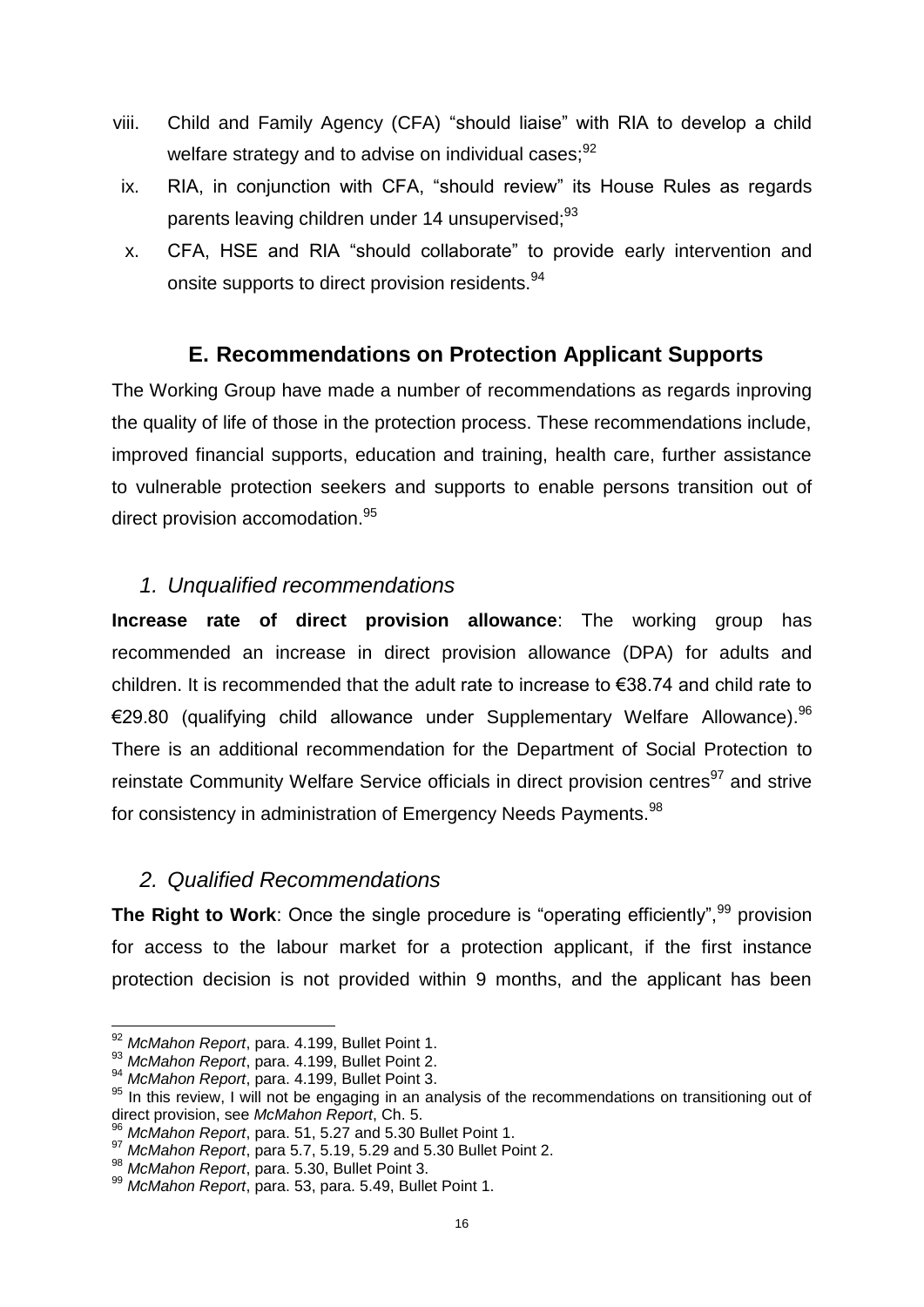cooperating with status determination bodies.<sup>100</sup> The right to work should continue until the end of the protection determination process.<sup>101</sup> Where an applicant does succeed in entering employment, she should make a contribution to her accommodation and food within direct provision, if the right to work is provided and exercised.<sup>102</sup>

**Access to Education**: For school-going children, access to a homework club (on school grounds or in the direct provision centre) is necessary.<sup>103</sup> There are 60 students aged 15-18 who are currently in direct provision and will sit their leaving cert in 3-4 years time.<sup>104</sup> 100 young people obtained their leaving certificate in the last 5 years and live in DP centres.<sup>105</sup> 21 students sat the Leaving Certificate in 2014. 22 students were scheduled to sit their leaving cert in 2015.<sup>106</sup> For adults (new arrivals, the *McMahon Report* recommends access to English language education within one month.<sup>107</sup> For those 6 months  $+$  in the direct provision system, information on other potential courses open to them should be made available.<sup>108</sup> Universities and colleges should consider applying EU/EEA rates to those in the protection process or leave to remain stage for five years or more.<sup>109</sup> In courses above NFQ Level 4, those in the system for two years or more should be eligible to apply but subject to same conditions as others (i.e. if there is a requirement to be unemployed, and on the "live register", this would apply to protection seekers).<sup>110</sup> The McMahon Report recognised that this does not impact in any way on those currently in the system.<sup>111</sup> No rationale is provided for the reason as to why it will not apply to current applicants.

 $\overline{a}$ 

<sup>100</sup> *Ibid*.

<sup>101</sup> *McMahon Report*, para. 5.49, Bullet Point 2.

<sup>102</sup> *McMahon Report*, para. 5.49, Bullet Point 3.

<sup>103</sup> *McMahon Report*, para. 4.67. The Report notes that "just over half of the family centres" operate homework clubs, see para. 5.61.

<sup>104</sup> *McMahon Report*, para. 5.65, Bullet Point 1.

<sup>105</sup> *McMahon Report*, para. 5.65, Bullet Point 2.

<sup>106</sup> *McMahon Report*, para. 5.65, Bullet Point 3.

<sup>107</sup> *McMahon Report*, para. 5.72.

<sup>108</sup> *McMahon Report*, para. 5.74.

<sup>109</sup> *McMahon Report*, para. 5.76 and 5.82.

<sup>110</sup> *McMahon Report*, para. 5.79.

<sup>111</sup> *Ibid*.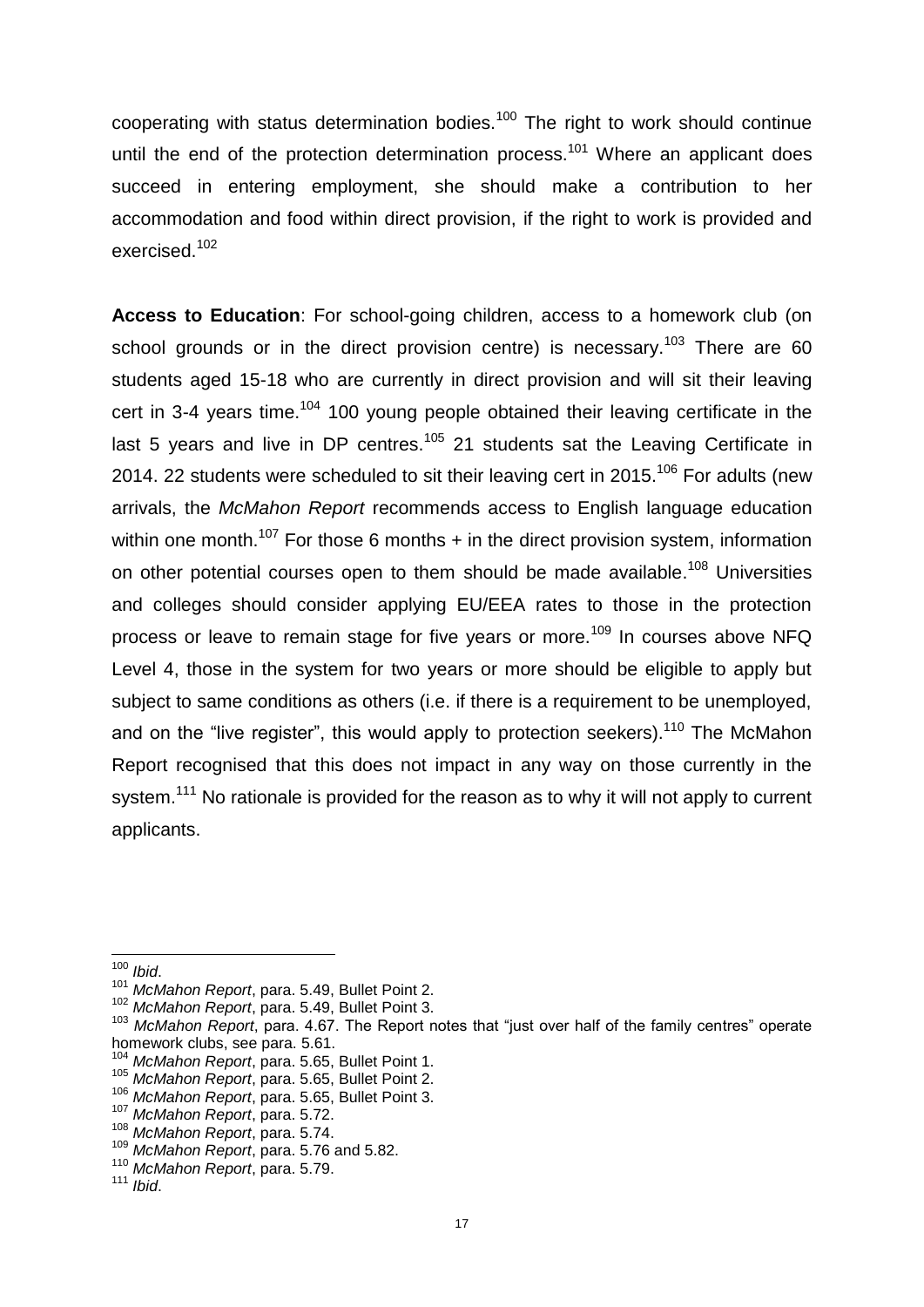**Healthcare supports:** The McMahon Report welcomed the HSE initiative to waive prescription charges, and calls for it to be implemented as soon as possible.<sup>112</sup> A number of health promotion initiatives and information leaflets on health services should be made available to protection seekers.<sup>113</sup>

**Support for Vulnerable Protection Seekers, including LGBT Protection Seekers:** Organisations providing services to protection applicants "should consider training staff in LGBT issues".<sup>114</sup> The McMahon Report also recommends that representatives of Department of Social Protection should exercise discretion in administering Emergency Needs Payments to "support LGBT people in the system to access appropriate supports and services".<sup>115</sup> The McMahon Report also recommends that information leaflets to highlight LGBT issues "displayed prominently", along with RIA Safety Statement highlighting LGBT issues. <sup>116</sup>

**Supports for Separated Children:** All separated children over 16 should have an aftercare plan.<sup>117</sup> Currently, the HSE provide aftercare support to 82 separated children who have reached 18 years.<sup>118</sup> "As far as practicable and subject to their wishes", separated children moving into direct provision should be accommodated in a direct provision centre near to residential placement or previous foster carers.<sup>119</sup> Training and other supports should be provided to foster carers to assist a young person's transition to direct provision.<sup>120</sup> The McMahon Report also recommends that the Department of Children and Youth Affairs "should convene" a "stakeholder group" to consider "optimum supports" for separated children, including integration into Irish society.<sup>121</sup>

**Linkages with Local Communities:** The Government to "give consideration" to including protection applicants in integration strategy and to make funding available

<sup>113</sup> *Ibid*.

 $\overline{\phantom{a}}$ 

<sup>117</sup> *McMahon Report*, para. 5.121.

<sup>112</sup> *McMahon Report*, para. 5.100.

<sup>114</sup> *McMahon Report*, para. 5.113.

<sup>115</sup> *McMahon Report*, para. 5.113, Bullet Point 2.

<sup>116</sup> *McMahon Report*, para. 5.100, Bullet Point 6.

<sup>118</sup> *McMahon Report*, para. 5.122.

<sup>119</sup> *McMahon Report*, para. 5.134, Bullet Point 3.

<sup>120</sup> *McMahon Report*, para. 5.134, Bullet Point 3.

<sup>121</sup> *McMahon Report*, para. 5.134, Bullet Point 4.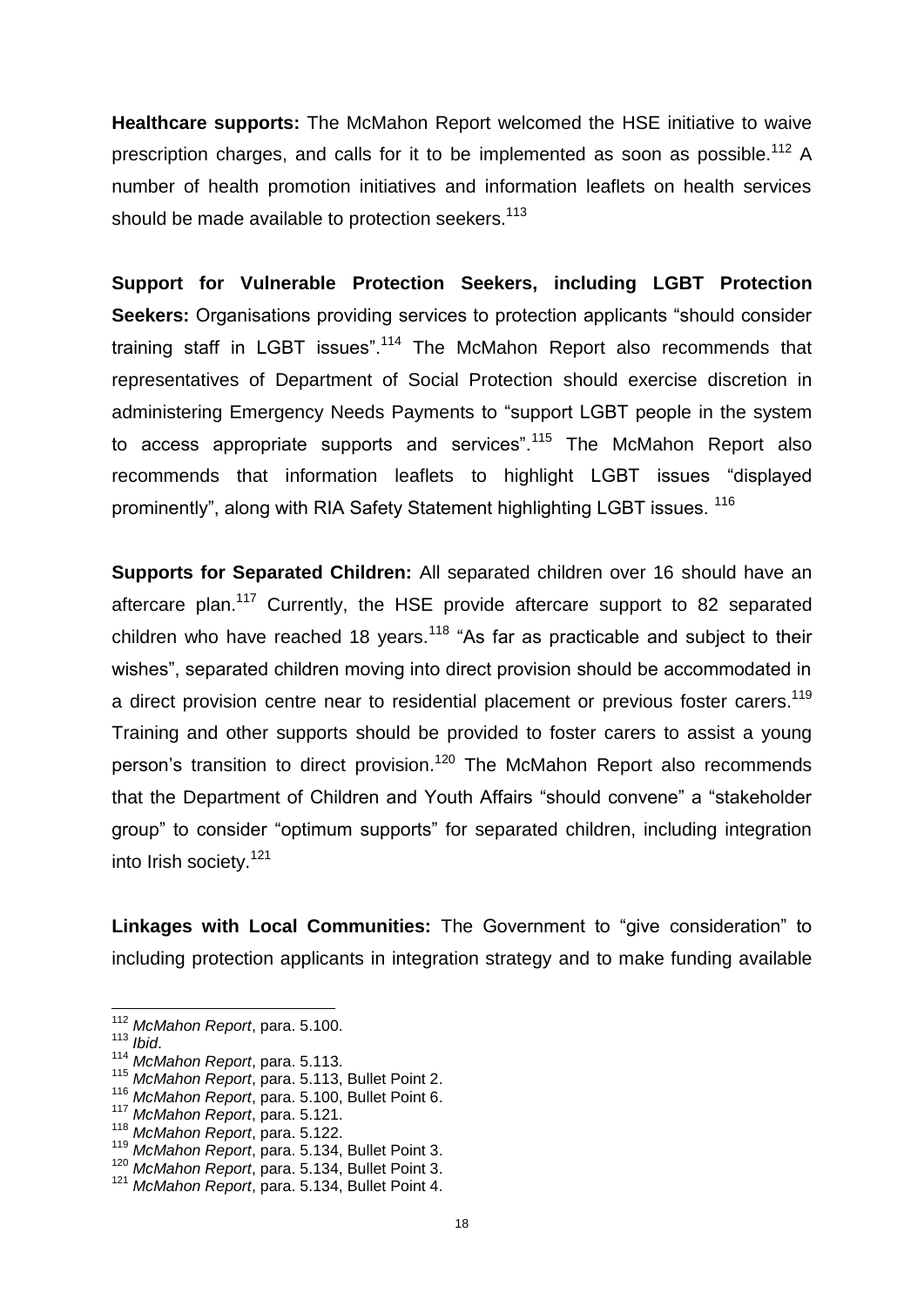for local integration strategies. Consideration to be given to set up "Friends of the Centre" groups<sup>122</sup> and building community linkages. This also includes a suggestion to open up direct provision centres for an "Open Day".<sup>123</sup>

#### *3. Requests for Reviews & Training*

The McMahon Report "strongly urges" that a **review** occur as regards pregnancy and family planning issues, including crisis pregnancy issues that arise.<sup>124</sup> The review should explore issues related to the right to travel documents, financial assistance, confidentiality etc.<sup>125</sup>

The Irish Human Rights and Equality Commission should consider including in their Strategic Plan the inclusion of **education and training** on equality and diversity issues for public bodies engaged in the provision of supports to persons in the direct provision system. 126

## **F. A Preliminary Assessment of the McMahon Report: Human Rights and Embedding Institutional Living in Direct Provision**

From an initial reading and examination of this report, in my view, this is a report of two halves. One half of the report (Chapter 3 in particular) on the protection process and recommendations on the five year grant of a form of residency status is clear and coherent. Clear recommendations are made as regards status determination and a substantial analysis of the rights of the child (along with other areas). That is not to say that the narrative of the McMahon Report in Chapter 3 is not without its issues (but I will leave this for another day). Throughout Chapter 4 and Chapter 5, highly qualified language and significant caveats infects the totality of recommendations on direct provision accommodation and ancillary supports.

<sup>122</sup> *McMahon Report*, para. 5.146 and para. 5.152, Bullet Point 3.

<sup>123</sup> *McMahon Report*, para. 5.148.

<sup>124</sup> *McMahon Report*, para. 5.100, Bullet Point 3.

<sup>125</sup> *Ibid*.

<sup>126</sup> *McMahon Report*, para. 5.175, Bullet Point 3. The Sub-Group on supports to protection applicants noted "that the Commission [IHREC] has a substantial budget (€6.8 million in 2015) that could be drawn on to good effect". This was removed from the final version of the report (on file with author).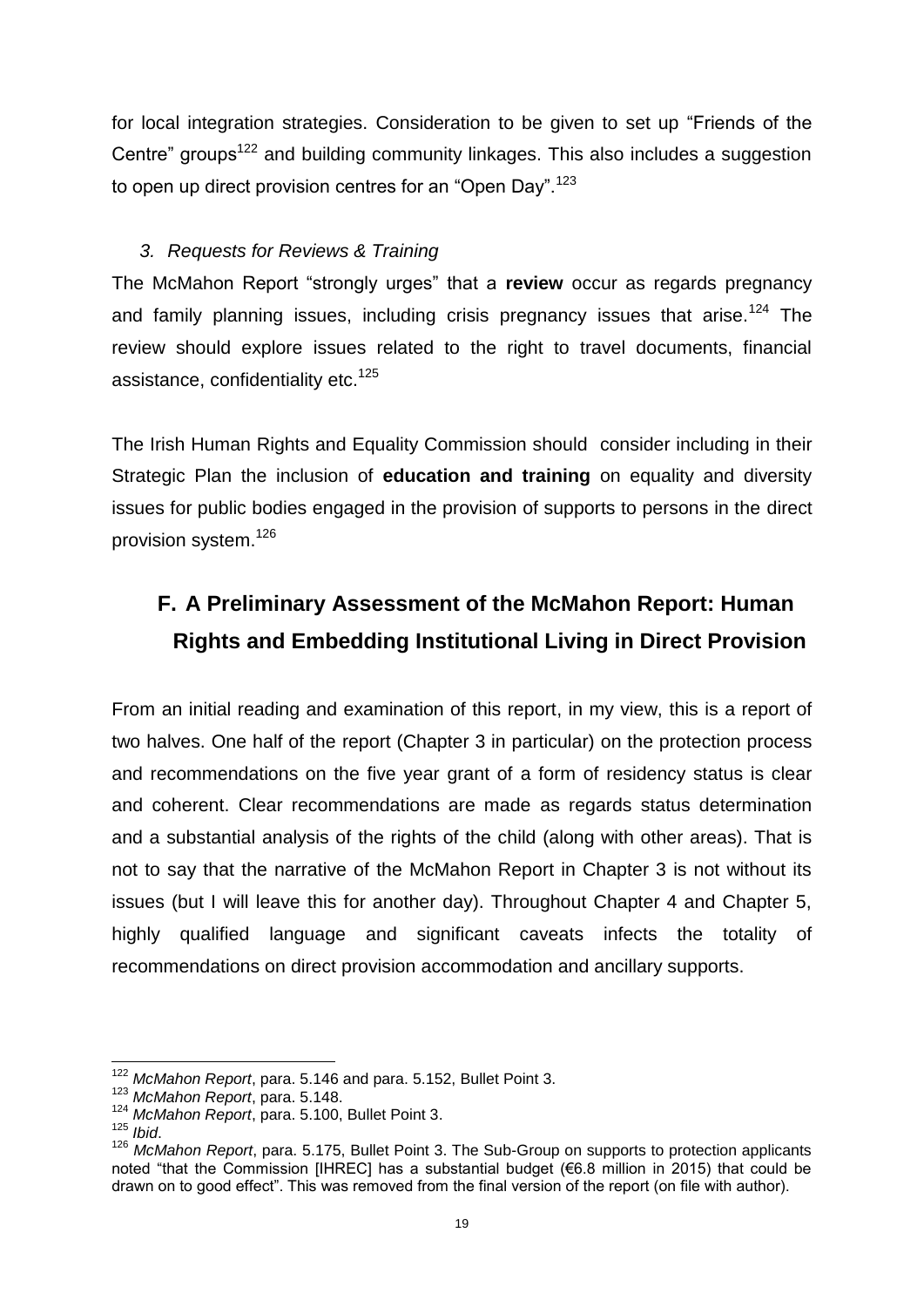## *1. Human Rights Obligations and Direct Provision Accommodation and Supports*

From my initial reading of the report, there appears to be two unequivocal recommendations that may impact on those currently in direct provision, who are not resident in the centres for five years: an increase in direct provision allowance and the provision of a locker for each individual adult in direct provision accommodation centres. All other recommendations are subject to significant caveats as regards contractual obligations and implementation restricted in so far as reasonably practicable. For over 15 years, report after report<sup>127</sup> has emphasised the significant violations of human rights that occur on a daily basis for those subject to direct provision accommodation and supports. The *McMahon Report*, while recommending an increase in direct provision allowance, does not recommend the payment of child benefit to those seeking protection in Ireland.

It is important to emphasise that international human rights obligations on the social and economic rights of protection seekers are far from clear and precise (with the exception of the UN Covenant on the Rights of the Child, discussed below).<sup>128</sup> Socioeconomic rights are those rights recognised under international law as forming part of the corpus of human rights. These include (but are not limited to) the following:  $129$ 

- The right to social security (art. 22 UDHR, art. 9 ICESCR),
- The right to work and to fair conditions of work (art. 23 UDHR, arts. 6 & 7 ICESCR), The right to rest and leisure (art. 24 UDHR),
- The right to an adequate standard of living, including food, water, clothing and shelter and medical care (art. 25 UDHR, arts. 11 & 12 ICESCR),
- The right to elementary education (art. 26 UDHR, art. 13 ICESCR),

 $\overline{a}$  $127$  For a full list of these reports, see Thornton, L. "#DirectProvision15: 15 Years of Direct Provision in [Ireland"](http://humanrights.ie/children-and-the-law/directprovision15-15-years-of-direct-provision-in-ireland/), Human Rights in Ireland, 06 April 2015.

<span id="page-20-0"></span><sup>128</sup> This part of the analysis of the *McMahon Report* relies heavily on a number of previously published papers, including: Thornton, L. "Direct Provision and the Rights of the Child in Ireland" (2014) 17(3) *Irish Journal of Family Law* 68; Thornton, L. (2014) ["Law, Dignity and Socio-Economic Rights: The](http://www.fp7-frame.eu/wp-content/materiale/w-papers/Law-Dignity-Socio-Economic-Rights-The-Case-of-Asylum-Seekers-in-Europe.pdf)  [Case of Asylum Seekers in Europe"](http://www.fp7-frame.eu/wp-content/materiale/w-papers/Law-Dignity-Socio-Economic-Rights-The-Case-of-Asylum-Seekers-in-Europe.pdf), FRAME Working Paper No. 6, January 2014.

<sup>&</sup>lt;sup>129</sup> These rights are also protected under various other thematic treaties on Race, Women, Children and Disability, as well as being protected (to a great degree) by the European Social Charter and under the European Charter of Fundamental Rights (EUCFR).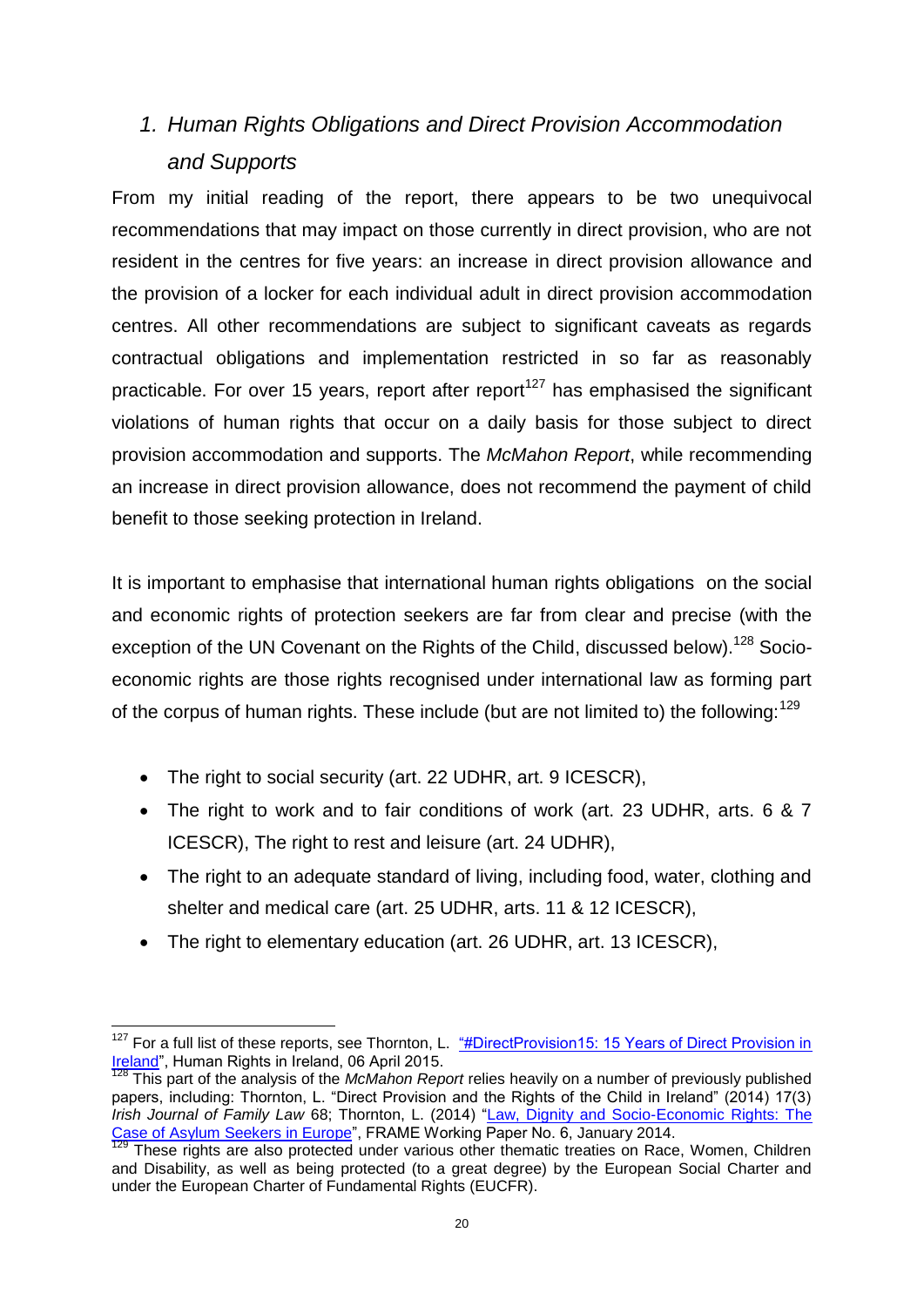• The family has a right to adequate social protection since it is the "natural and fundamental group unit of society" (art. 10 ICESCR).

In the last decade, the Council of Europe<sup>130</sup> and the European Union<sup>131</sup> have played a key role in developing a pan-European normative framework as regards the protection of socio-economic rights of protection seekers in Europe. Legislative action by the European Union,  $132$  coupled with judicial interpretation of cases relating to the socio-economic rights of protection seekers by the Court of Justice of the European Union<sup>133</sup> and the European Court of Human Rights,<sup>134</sup> has protection seekers recognised as rights bearers in accessing accommodation, education and a basic standard of living. This came about due to the presence of EU law on issues relating to 'reception conditions' of protection seekers. The Reception Conditions Directive  $(RCD)^{135}$  and the successor Recast Reception Directive  $(RRD)^{136}$  are unique, in that a very basic standard of living has been set down from those considered outside the European polity. It has been estimated that the total cost across 25 member states (excluding Ireland and Denmark) for providing reception conditions to asylum seekers (and in some cases those seeking subsidiary protection as well as third country non asylum applicants) is €1.5 billion.<sup>137</sup> Ireland is

**<sup>.</sup>** <sup>130</sup> K. Sithole, "The Council of Europe, Rights and Political Authority" (2013) 21(1) *European Review* 118, 121-123.

<sup>&</sup>lt;sup>131</sup> D. Chalmers and others, *European Union Law: Text and Materials* (2<sup>nd</sup> edition, Cambridge: CUP, 2010), pp 9-50.

<sup>&</sup>lt;sup>132</sup> See, for the European Union, Council Directive 2003/9/EC of 27 January 2003 laying down minimum standards for the reception of asylum seekers [2003] *O.J.* L.31/18 and Directive 2013/33/EU of the European Parliament and of the Council of 26 June 2013 laying down standards for the reception of applicants for international protection [2013] *O.J.* L.180/96.

<sup>133</sup> See in particular, Joined cases C-411/10 and C-493/10, *N.S. v Secretary of State for the Home Department*, *M. E. and Others v Refugee Applications Commissioner and Minister for Justice, Equality and Law Reform* [2012] 2 *Common Market Law Reports* 9 and Case C-79/13, *Federaal agentschap voor de opvang van asielzoekers v Selver Saciri and others,* judgement of the CJEU, 24 February 2014.

<sup>&</sup>lt;sup>134</sup> The seminal decision on the socio-economic rights for asylum seekers is Application no. 30696/09, *M.S.S v Belgium and Greece*, judgement of the ECtHR, 21 January 2012.

 $135$  Council Directive 2003/9/EC of 27 January 2003 laying down minimum standards for the reception of asylum seekers [2003] *O.J.* L.31/18 (this will be refereed to as the Reception Conditions Directive or RCD).

<sup>&</sup>lt;sup>136</sup> Directive 2013/33/EU of the European Parliament and of the Council of 26 June 2013 laying down standards for the reception of applicants of international protection [2013] *Official Journal of the European Union* L. 180/96 (hereinafter Recast Reception Directive or RRD).

<sup>&</sup>lt;sup>137</sup> EU Commission Staff Working Document accompanying the Proposal for a Directive of the European Parliament and Council laying down minimum standards for reception of asylum seekers (Recast), SEC(2008) 2944 (3 December 2008) at p. 45.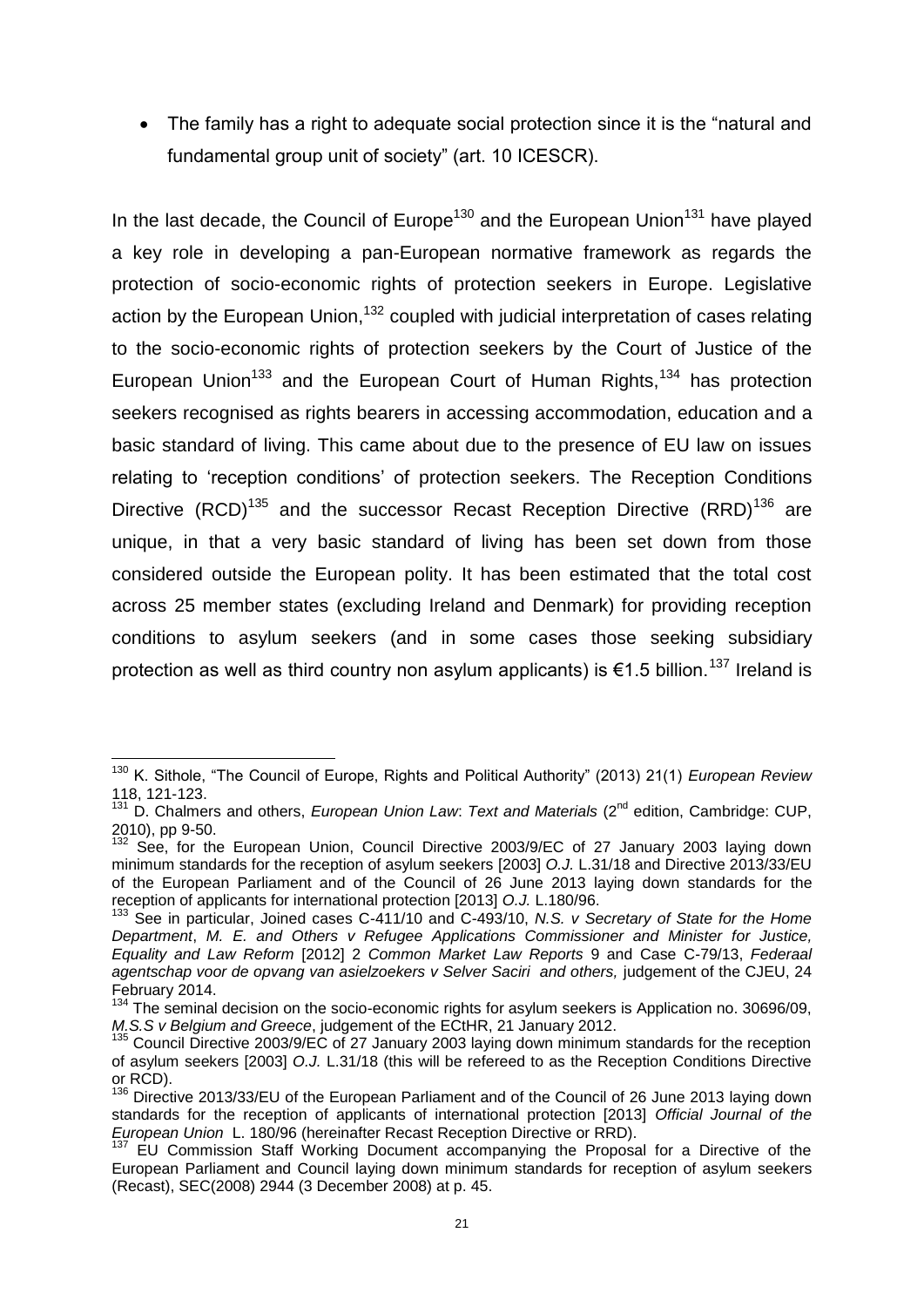not bound by the Reception Conditions Directive or the Re-Cast Reception Directive, although the *McMahon Report* does recommend that Ireland:<sup>138</sup>

"…opt-in to all instruments of the Common European Asylum System, unless clear and objectively justifiable reasons can be advanced not to."

As I have noted elsewhere:<sup>139</sup>

*"While there is much merit in the cosmopolitan view of international human rights law, it does not reflect the reality, recognised by treaty bodies and the UNHCR, that differing standards of reception conditions for asylum and protection seekers may not necessarily violate international human rights standards. The Committee on the Rights of the Child has been the only treaty body to rule out any distinctions in the enjoyment of rights for asylum and protection seekers. The approach of the Committee on Economic, Social and Cultural Rights appears to be shifting as regards equal and non-discriminatory enjoyment of rights for those seeking asylum and protection. The various other human rights treaty bodies and UNHCR, while accepting the indivisibility of rights and also seeking to ensure asylum and protection seekers are recognised as rights bearers, nevertheless have accepted that there may be differences in treatment and in the socio-economic rights enjoyed by asylum seekers. This is evidenced by the acceptance of measures that separate asylum and protection seekers from host communities, and where asylum and protection seekers do not enjoy the same standard of living compared to others who are dependent on social assistance within states. It is not always clear when differences in levels of socio-economic rights protection for asylum seekers are legitimate, reasonable and proportionate. It might be accepted that asylum seekers may be subject to a separate welfare or social security regime upon arrival in a state. However, over time, such separation becomes more difficult to justify, in particular, when there are significant differences in the mode of delivery and monetary level of social supports, despite similarities* 

 $\overline{\phantom{a}}$ <sup>138</sup> *McMahon Report*, para. 3.178.

<sup>139</sup> Thornton, L. ["The Rights of Others: Asylum Seekers and Direct Provision in Ireland"](http://www.communitylawandmediation.ie/_fileupload/The%20Journal/CLM-eJournal-Issue-2-Volume-3%20(December%202014).pdf) (2014) 3(2) *Irish Community Development Law Journal* 22 at 39.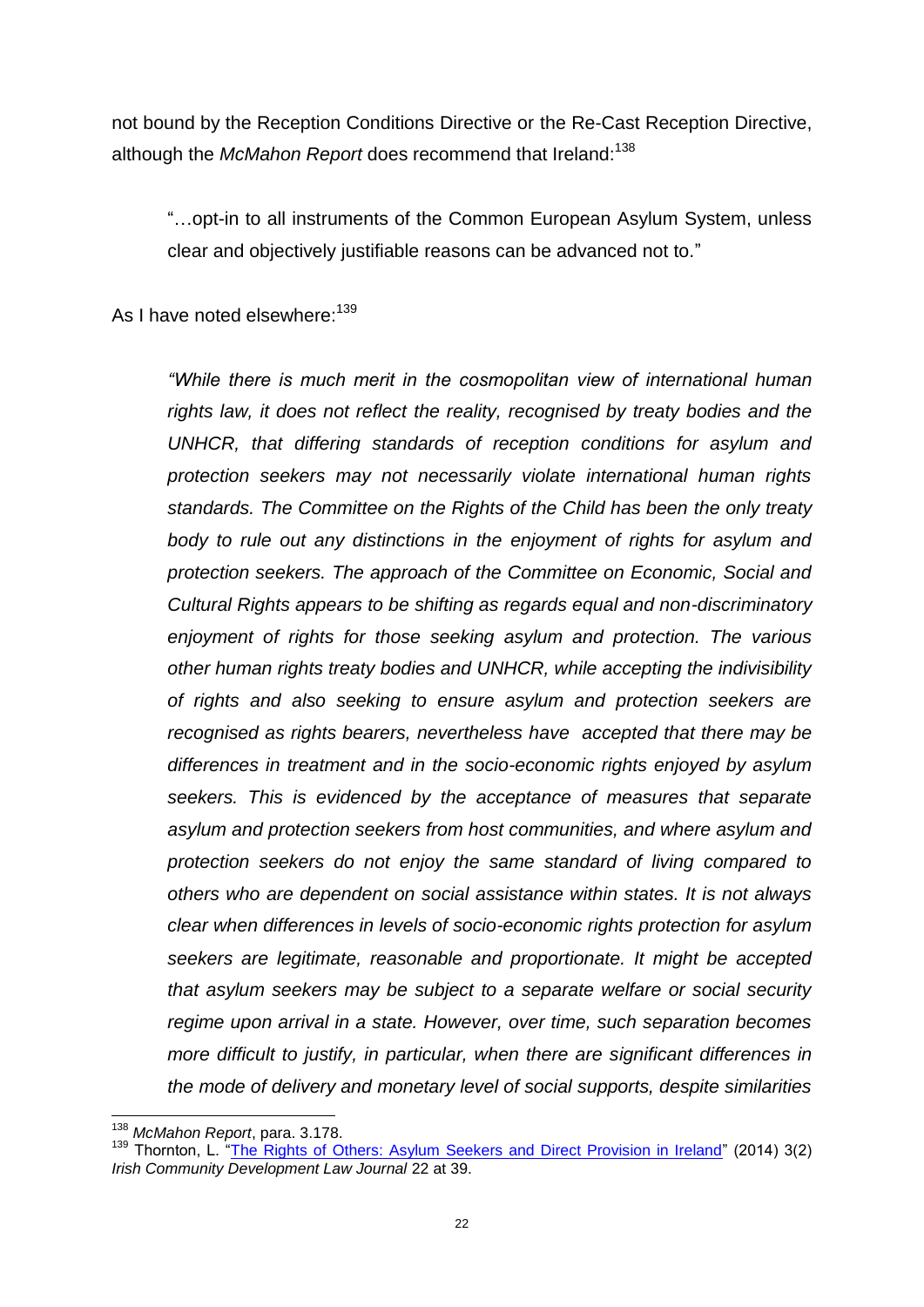*in terms of levels of need. At present, the requirements of international human rights law are not clear."*

The United Nations High Commission for Refugees (UNHCR) has noted that the majority of persons of concern to them continue to be children<sup>140</sup> and the best legal framework for protection of refugee and asylum seeking children is the Convention on the Rights of the Child (CRC).The UN Convention on the Rights of the Child (CRC) is relevant in a number of respects to children in the asylum system and of particular significance to children in the direct provision system. States must respect and ensure that all children within Ireland, regardless of legal status, enjoy all the rights set down in the CRC.<sup>141</sup> In all actions concerning children, including in social welfare institutions, the best interests of the child is the primary consideration.<sup>142</sup> The CRC explicitly recognises that children seeking asylum (alone or as part of a family group) "receive appropriate protection and humanitarian assistance in the enjoyment of applicable rights" under the CRC.<sup>143</sup> The socio-economic rights of children are outlined in a variety of the CRC's articles and mainly reinforce recognised rights under the International Covenant on Civil and Political Rights<sup>144</sup> and the International Covenant on Economic, Social and Cultural Rights.<sup>145</sup> All children have the right to health,<sup>146</sup> the right to benefit from social security,<sup>147</sup> the right to an adequate standard of living,<sup>148</sup> the right to education,<sup>149</sup> the right to rest and leisure,<sup>150</sup> and protection from economic exploitation<sup>151</sup> including protection from sexual exploitation<sup>152</sup> and trafficking.<sup>153</sup>

 $\overline{\phantom{a}}$ <sup>140</sup> See, UNHCR, *Global Trends 2013* (Geneva: UNHCR, June 2014) and UNHCR, Executive Committee Conclusion on Children No. 84 (XLVIII) of 1997, preamble paragraph 1. , UNGA Doc. No. A12 (A/52/12/Add. 1).

Article 2 CRC. In this regard, other international human rights treaties are not as categorical as regards the equal applicability of rights for asylum seekers vis-à-vis citizens. For discussion on this, see: Thornton, L. (2014) "Law, Dignity and Socio-Economic Rights: The Case of Asylum Seekers in Europe", FRAME Working Paper No. 6, January 2014, available at <http://www.fp7-frame.eu/> [last accessed: 07 August 2014].

 $142$  Article 3(1) CRC.

 $143$  Article 22 CRC.

<sup>144</sup> International Covenant on Civil and Political Rights 1966, (ICCPR) 999 *U.N.T.S*. 171.

<sup>145</sup> International Covenant on Economic, Social and Cultural Rights 1966 (ICESCR) 993 U.N.T.S. 3

<sup>&</sup>lt;sup>146</sup> Article 24 CRC.

<sup>&</sup>lt;sup>147</sup> Article 26 CRC.

<sup>&</sup>lt;sup>148</sup> Article 27 CRC.

<sup>149</sup> Article 28/29 CRC.

<sup>&</sup>lt;sup>150</sup> Article 31 CRC.

<sup>&</sup>lt;sup>151</sup> Article 32 CRC.

<sup>152</sup> Article 34 CRC.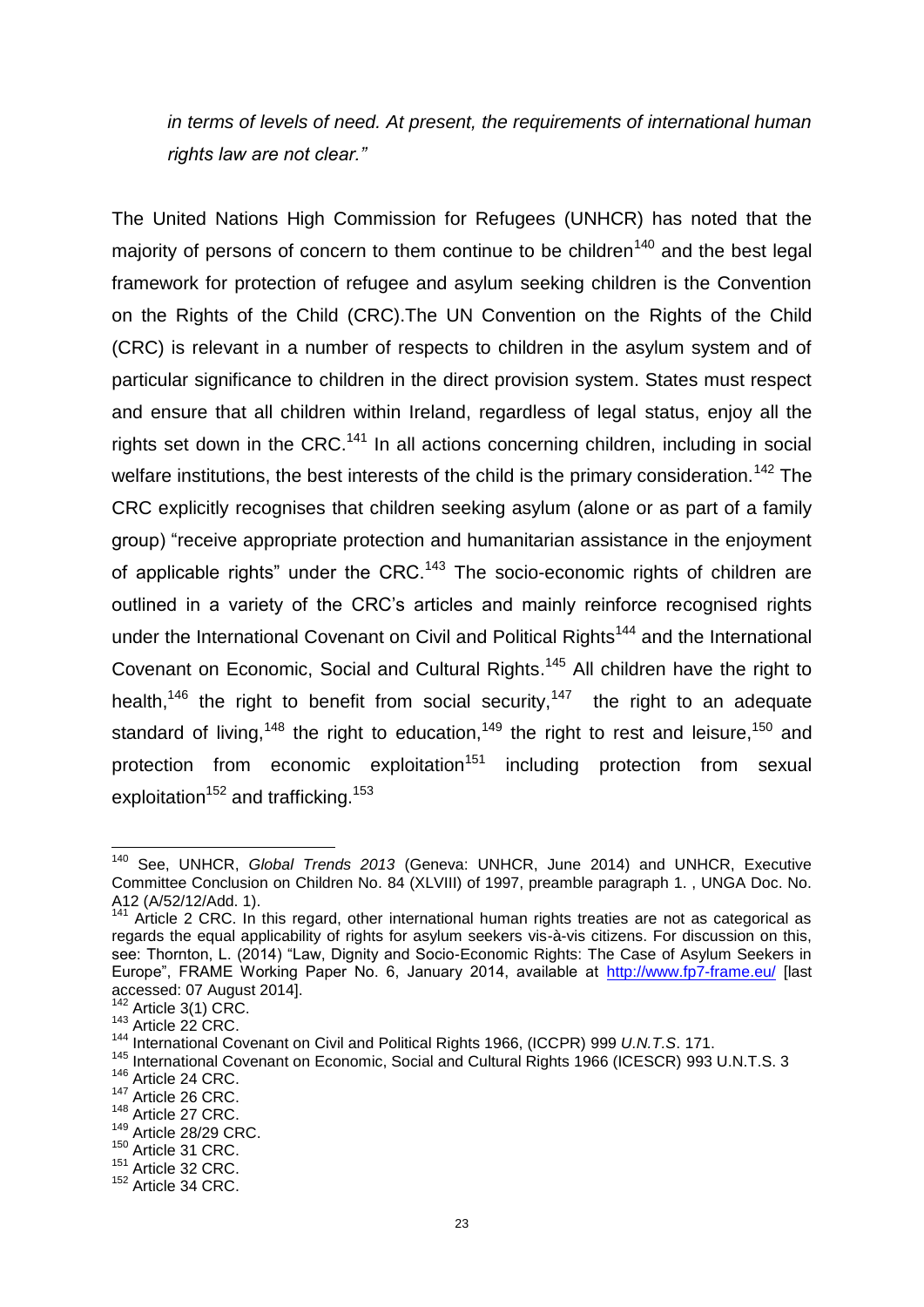The supervising body responsible for ensuring states parties to the CRC are abiding by their legal obligations, the Committee on the Rights of the Child, has emphasised throughout their examination of state reports, concluding observations and general comments that children seeking asylum enjoy all the rights set down in the CRC.<sup>154</sup> In all dealings with asylum seeking children, the best interests of the child is to be the primary consideration and emphasises that special care needs to be taken of already disadvantaged groups within society and this includes refugee and asylum seeking children.<sup>155</sup> In General Comment No. 13 on the *Best Interests of the Child*, the CRC Committee has confirmed:

the scope of decisions made by administrative authorities at all levels is very broad, covering decisions concerning education, care, health, the environment, living conditions, protection, *asylum, immigration*…<sup>156</sup>

The CRC Committee has stated in a number of concluding commentaries that the rights under the Covenant apply to all children within the jurisdiction of a State **regardless of their immigration and nationality status**. <sup>157</sup> The Committee has found that the prohibition of discrimination "prohibits differences in treatment on grounds that are not arbitrarily and objectively justifiable, including nationality."<sup>158</sup> In all dealings with asylum seeking children, the best interests of the child is to be the primary consideration and emphasises that special care needs to be taken of already disadvantaged groups within society and this includes refugee and asylum seeking

<sup>&</sup>lt;sup>153</sup> Article 35 CRC.

<sup>&</sup>lt;sup>154</sup> In Concluding Observations, CRC, Qatar, UN Doc.CRC/C/111 (2001) 59, the Committee stated that all children within Qatar's jurisdiction "must enjoy all the rights set out in the Convention without discrimination" (para. 296(a)); Concluding Observations, CRC, Iceland, UN Doc. CRC/C/124 (1998) 109 at para. 483.

 $155$  See, General comment No. 14 (2013) on the right of the child to have his or her best interests taken as a primary consideration (art. 3, para. 1), UN Doc. CRC/C/GC/14 (29 May 2013), para. 75 and Concluding Observations, CRC, Ireland, CRC/C/73 (1998) 14 at para. 96.

 $156$  General comment No. 14 (2013) on the right of the child to have his or her best interests taken as a primary consideration (art. 3, para. 1), UN Doc. CRC/C/GC/14 (29 May 2013), para. 30 (emphasis added).

<sup>&</sup>lt;sup>157</sup> Article 2(1) of the Covenant applies to all children within the jurisdiction of a state party. In Concluding Observation, Qatar, CRC, UN Doc. CRC/C/111 (2001) 59, the Committee stated that "children within its [Qatar's] jurisdiction enjoy all the rights set out in the Convention without discrimination" (para. 296(a)); Concluding Observations, Iceland, CRC, UN Doc. CRC/C/124 109 at para. 483.

<sup>&</sup>lt;sup>158</sup> Concluding Observations, Belgium, CRC, UN Doc. CRC/C/118 (2002) 29 at para. 97.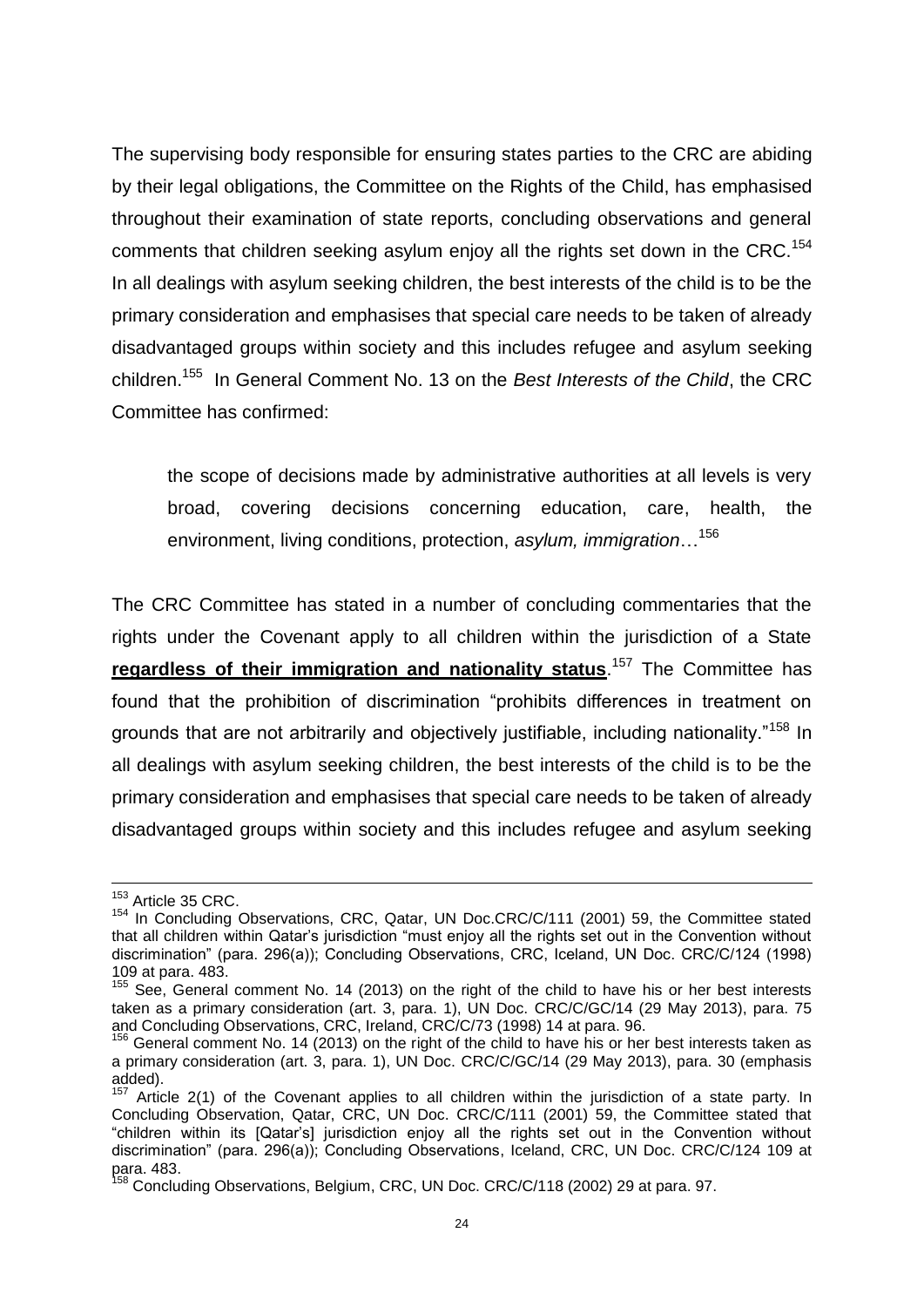children.<sup>159</sup> The Committee on the Rights of the Child has seemingly rejected any attempt to differentiate between the socio-economic rights of children in asylum-like situations. Distinctions in treatment in the fields of health, social welfare and education, between citizen children and non-national children have been frowned upon.<sup>160</sup> In relation to the right of a child to an adequate standard of living, the Committee has expressed concern where vulnerable children were living in situations where the household income remains significantly lower than the national mean.<sup>161</sup> Asylum seeking children, be they in the care of their parents, or unaccompanied, should also have full access to a range of services<sup>162</sup> and asylum seeking families should not be discriminated against in provision of basic welfare entitlements that could affect the children in that family.<sup>163</sup>

So as a state party to the CRC, it is very clear that asylum seeking children/children in a family who has a member claiming asylum, must be treated equally vis-à-vis citizen children. In Ireland to date, law and administration, and now the *McMahon Report* has rejected such a rights based approach to children in direct provision. The 2015 *List of Issues of the Committee on the Rights of the Child* to Ireland had not been issued prior to the finalising of the McMahon Report. However, it remains instructive as to what the precise obligations of Ireland are towards children in the asylum system.

At para. 10, the UN Committee on the Rights of the Child requests: 164

*"Please provide additional information on the criteria for the fulfilment of the so called "Habitual Residence Condition" in order to access social services. In doing so, please provide information on measures, if any, taken to ensure that this condition does not result in children from asylum-seeking, refugee,* 

 $\overline{a}$ <sup>159</sup> Concluding Observations, CRC, Ireland, CRC/C/73 (1998) 14 at para. 96.

<sup>&</sup>lt;sup>160</sup> Concluding Observations, CERD, Italy, CRC/C/124 (2003) 36 at para. 161.

<sup>161</sup> Concluding Observations, CRC, Ireland, UN Doc. CRC/C/IRL/CO/2 (September 2006), para. 56.

<sup>162</sup>*Ibid.* para. 64. See also, Concluding Observations, CRC, United Kingdom of Great Britain and Northern Ireland, UN Doc. CRC/C/GBR/CO/4 (2008), paras 70-71.

Concluding Observations, CRC, United Kingdom of Great Britain and Northern Ireland, UN Doc. CRC/C/121 (2002) 23, para. 142(b); Concluding Observations, CRC, Canada, UN Doc. CRC/C/15/Add.215 (2003), para 47(e).

<sup>164</sup> CRC, *[List of Issues for Ireland](http://www.childrensrights.ie/sites/default/files/submissions_reports/files/CRC-3rd4thRptListofIssues0615.pdf)*, UN Doc. CRC/C/IRL/Q/3-4/.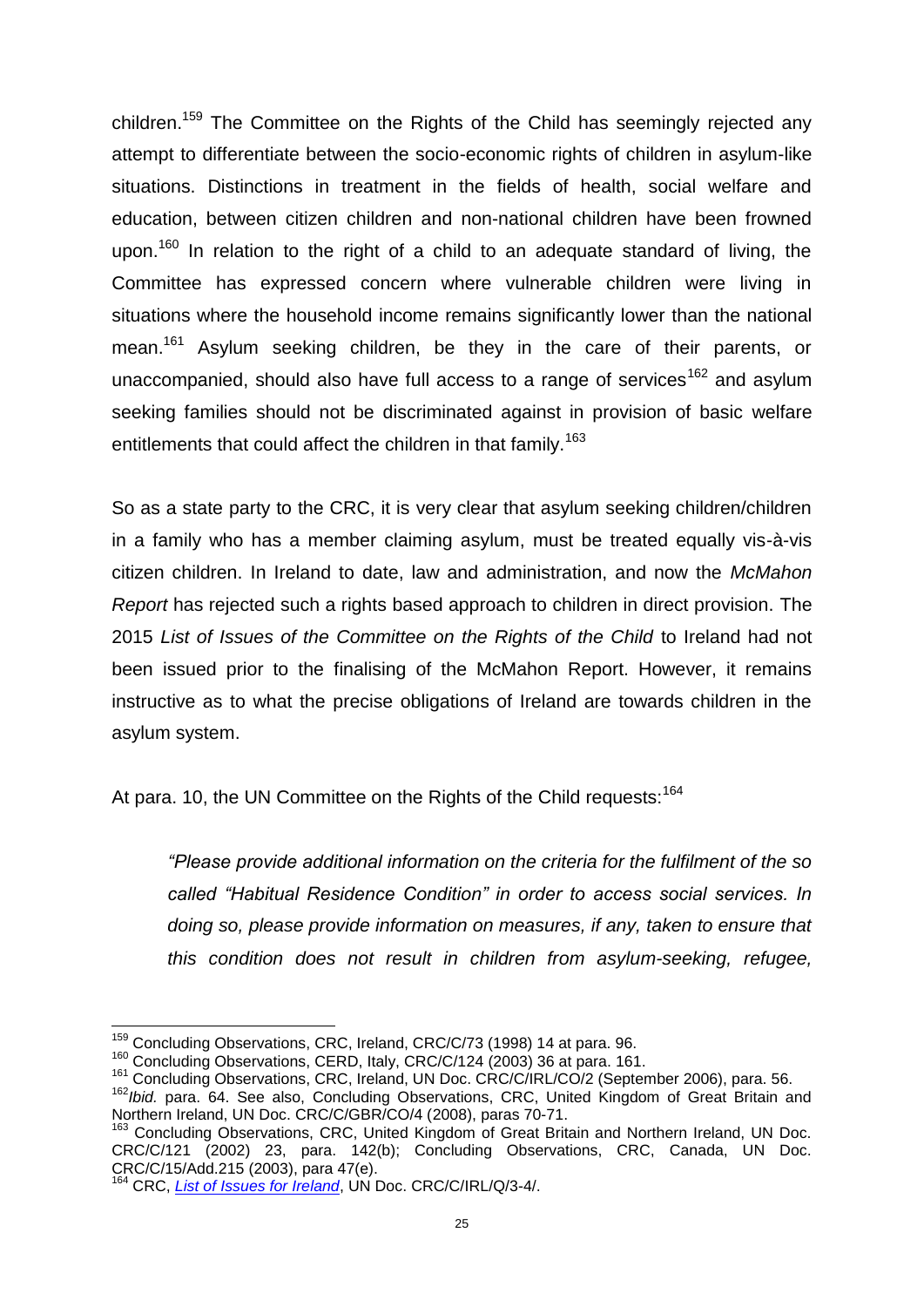*migrant, and Traveller and Roma ethnic minority backgrounds being excluded from primary care, child benefits and social protection"*

International and European human rights law provides only a minimum base of protection for those seeing asylum as regards their social and economic rights. That the recommendations from the *McMahon Report* on living conditions and ancillary supports for protection seekers did not even consider Ireland's international human rights obligations is worrying. Expert consideration was given by the Working Group on the best interests of the child obligations upon Ireland as regards protection status determination.<sup>165</sup> The only conclusion I can draw from the total absence of any consideration of the best interests of the child as regards direct provision accommodation and ancillary supports, is that the Working Group are aware that their recommendations in these areas, do not align with Ireland's international human rights obligations under the UN Convention on the Rights of the Child.

#### *2. Embedding Institutional Living in Direct Provision*

The welfare state is a multi-faceted institution, dedicated to minimum and basic provision of resources and providing a modicum of support for those who are in need. The welfare state is also an area of control, punishment, degradation, segregation and disentitlement. This comes to the fore when those who are seen as having little connection to a State, may have to rely on social welfare and social assistance support. Within Ireland, the provision of welfare supports to protection seekers was never to be more than a basic subsistence allowance, through direct provision accommodation and a minimal welfare payment. Penal sanctions are not only present within a system of criminal justice, but may also be present in relation to non-criminal activities.<sup>166</sup> The welfare state, as an institutional conception, also contains inter-mixed elements of *punishment* and *welfare*. <sup>167</sup> The punitive function of

<span id="page-26-0"></span><sup>165</sup> McMahon Report, para. 3.181 *et seq*.

<span id="page-26-1"></span> $166$  Ramsay, P. "The Responsible Subject as Citizen: Criminal Law, Democracy and the Welfare state" (2006) *Modern Law Review* 29 at p. 37.

<sup>167</sup> See primarily, Garland, D, "The Birth of the Welfare Sanction" (1981) 8(1) *British Journal of Law and Society* 29; Garland, D. *Punishment and Welfare: A History of Penal Strategies* (Aldershot; Gower, 1985) and Garland, D. *The Culture of Crime Control: Crime and Social Order in Contemporary*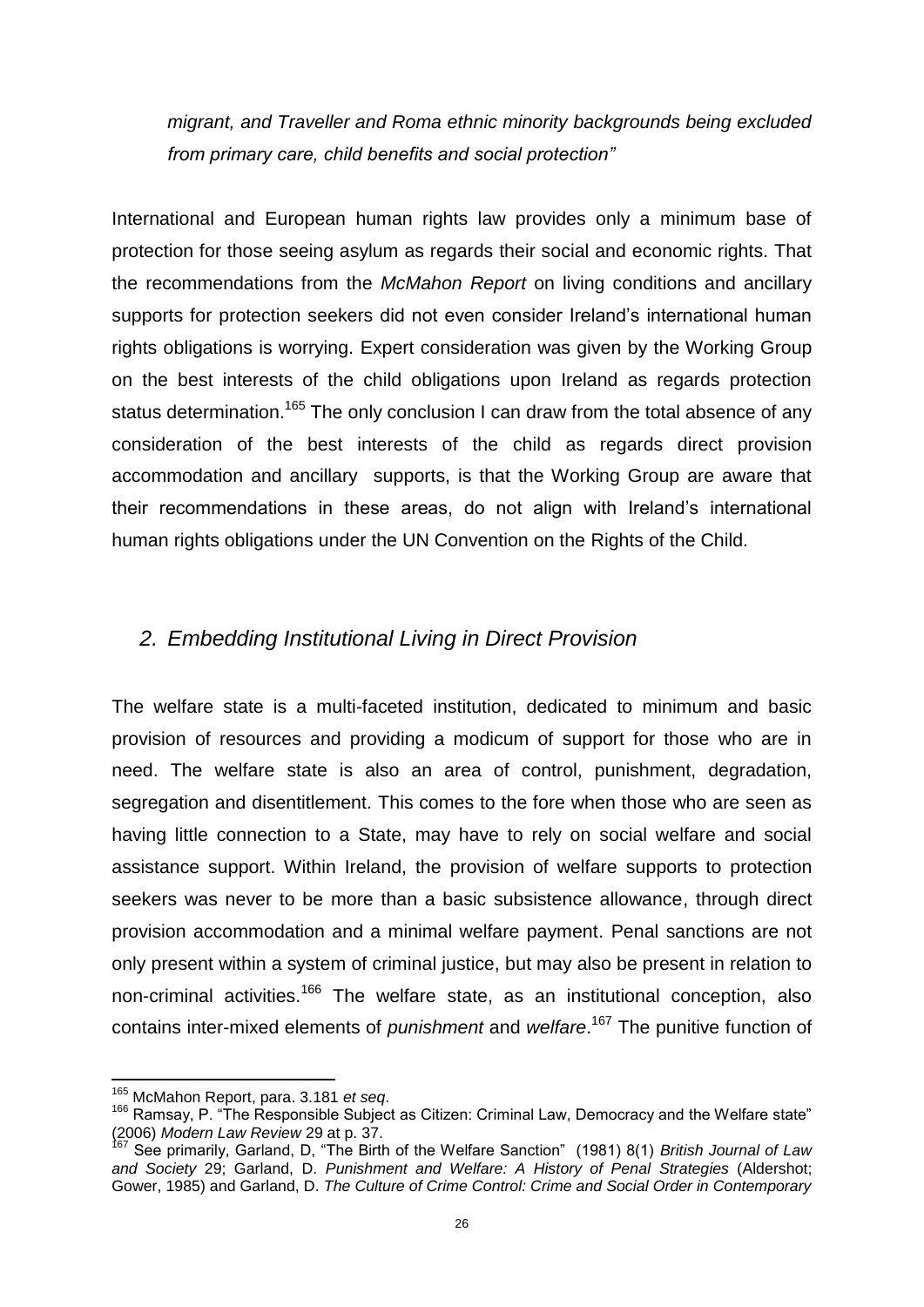the administrative and governmental Irish state towards protection seekers is inherently more obvious, visual and targeted. The central reason for a more punitive approach to protection seekers is in their uncertain residency status, the fact that they are recently arrived immigrants, and public and political perception of the rationale behind protection seekers choice of a host country. The linkage between welfare and citizenship or belonging to a nation, which protection seekers do not have upon arrival, mark them out as prime targets for more limited social service and care provision.<sup>168</sup> Reception conditions for protection seekers, I argue, are in Ireland a *forum for punishment*. 169

The development of the punitive aspects of direct provision accommodation has gone totally unchallenged in the *McMahon Report*. The privatisation of provision for those in direct provision is embedded, with the *McMahon Report* recommending diversity and cultural awareness training, along with nutritional audits to paper over significant abridgement in personal liberty. The *McMahon Report* implicitly supports the continued private delivery of accommodation and services of those in direct provision. Through its elucidation of 'accommodation policies' and 'soft' recommendations in health care, LGBT rights, rights of separated children, the sophisticated means of social control within direct provision continues the disciplinary function and potential of this system.<sup>170</sup> The significant control over living conditions, eating arrangements', near total supervision of the parental role, are relatively unchallenged by the *McMahon Report*. While there are some soft recommendations "in so far as practicable, and subject to any contractual obligations" as regards family living quarters, allocation of rooms to single applicants, possibility for individual or communal cooking, no other societal group has such enforced supervision of intimate aspects of daily lives. Public support for political

<span id="page-27-0"></span>*Societies* (Oxford; OUP, 2001) and Garland, D. "Beyond the Culture of Control" (2004) 7 *Critical Review of International Social and Political Philosophy* 160.

<sup>&</sup>lt;sup>168</sup> Although this paper is not considering issues relating to terrorism and security, similar rationales can be seen in how States 'balance' fears relating to immigration, asylum, liberty and State control. David Cole notes that the liberties and rights of non-citizens are vulnerable to restriction, in particular, when perceived threats to the nature and functioning of a State are highlighted, see Cole, D. "Their Liberties, Our Securities: Democracy and Double Standards" (2002) 54 *Stanford Law Review* 953 at p. 957.

<sup>169</sup> Duff, A & Garland, D. "Thinking About Punishment" in *A Reader on Punishment* (Oxford/New York; OUP, 1994), p. 23.

<sup>170</sup> Dean, H. *Welfare Rights and Social Policy* (London, Pearson, 2002) at p. 67 and Garland, D. *The Culture of Crime Control: Crime and Social Order in Contemporary Societies* (Oxford; OUP, 2001) at p. 6 and p. 39.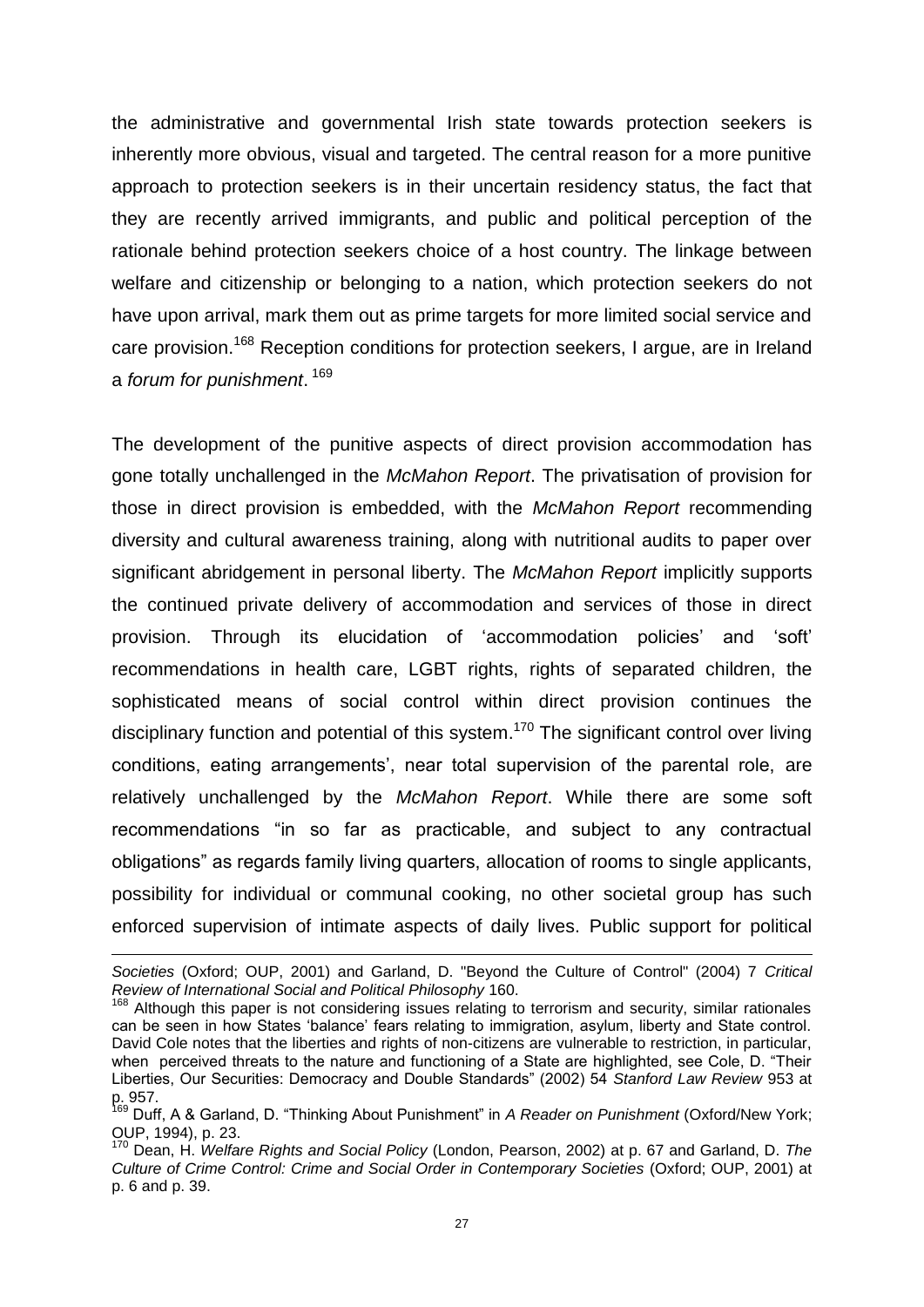action in limiting social rights of protection seekers have seen the most restrictive and punitive forms of control utilised within social welfare provision in the modern era.<sup>171</sup> The level of control and supervision for protection seekers far exceeds the level of control within traditional welfare service delivery bodies.<sup>172</sup> This has been achieved by labelling protection seekers as 'undeserving' and viewing protection seekers as "incapable of discharging the responsibilities of the late modern freedom".<sup>173</sup> There is recognition by Ireland that some will need protection (those who come within the strict definition of 'refugee', those in need of 'subsidiary protection' and those granted humanitarian leave to remain). However, the 'respectable' asylum seeker, who is granted protection status, will still need to show his or her moral fibre through staying within direct provision, unless he or she can afford to opt out of such a system.

As Noel Dowling, Principal Officer in the Reception and Integration Agency has noted, persons in direct provision have a "generous and nutritious selection of food..." and: $174$ 

*"They are housed in a very large ensuite room measuring 35ft. x 12ft. They have no bills to concern themselves with….are not concerned about heating the premises…do not have to concern themselves with paying for food and domestic good."*

Mr Dowling continued:

**.** 

*"The allegations…demonstrates a startling lack of appreciation for the daily realities of many other non-protection seekers, particularly given the difficult economic circumstances unemployed individuals and low income families currently face….the facilities are designed to be suitable for a genuine protection seeker. It is submitted that were a person genuinely fleeing* 

<sup>&</sup>lt;sup>171</sup> Similar sentiments can be gleaned from public reactions to crime and crime control, see Garland (2001), *supra*. fn. [170](#page-27-0) at p. 193.

Garland (2001) notes similar limitation of welfare rights for individuals within welfare provision in the UK and the United States. Those considered to abuse freedoms and rights provided within liberal democracy must be contained and controlled, *supra*. fn. [170](#page-27-0) at p. 195. <sup>173</sup> *Ibid.*

<sup>174</sup> *C.A. & T.A v Minister for Justice* [2014] IEHC 532, paras. 3.18-3.20.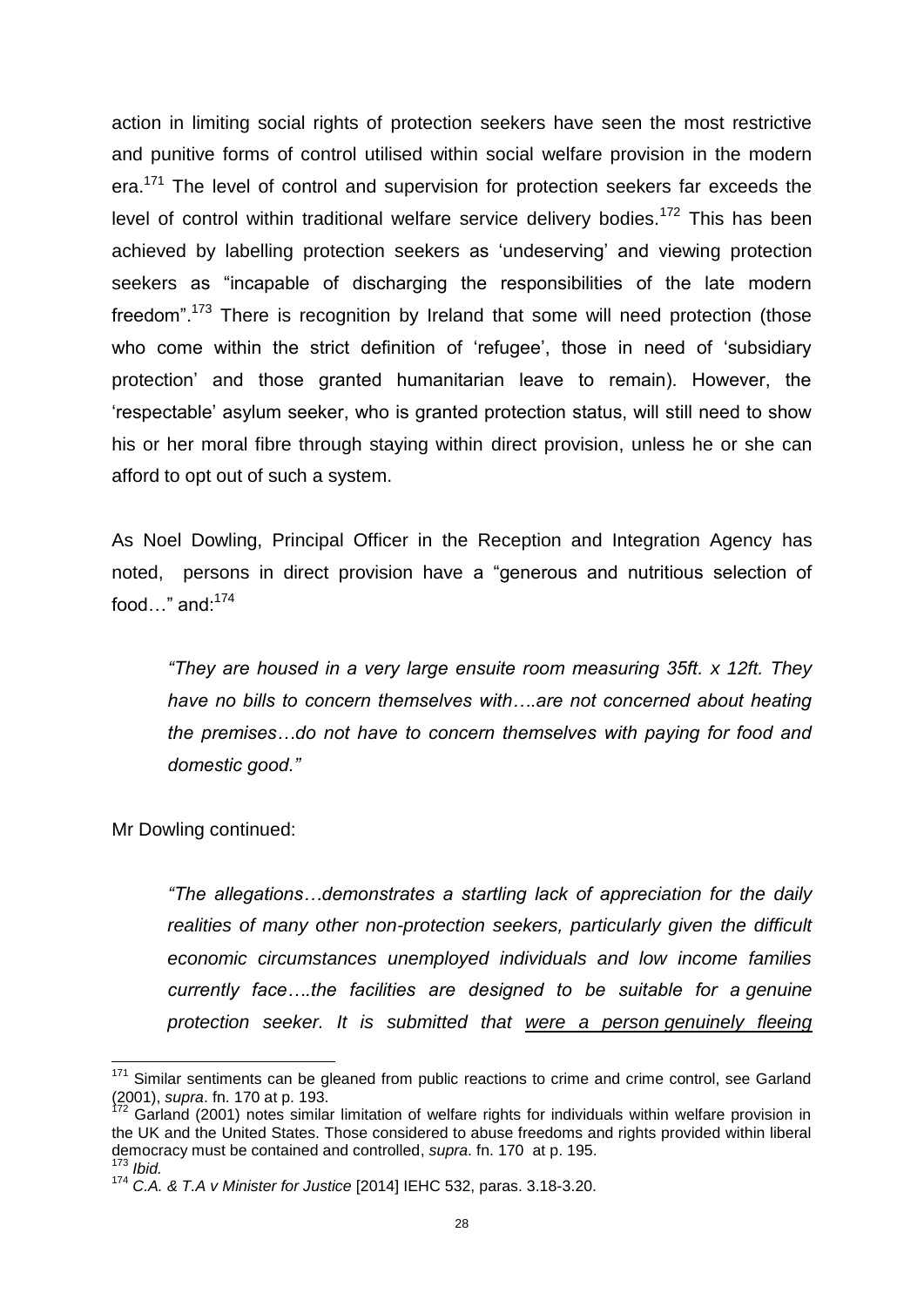*persecution in their home country, such a person would welcome the quiet and peaceful enjoyment of the Eglinton Hotel on the seafront in Salthill, Galway." [emphasis added by me].*

'Less eligibility' is an underlying doctrine within the asylum reception system in Ireland. Like the 'Poor Law' concept of less eligibility, the protection seeker should not be in a better position than the lowest paid worker, now defined by reference to minimum wage legislation. However, in addition, the protection seeker should be worse off than an individual on the lowest level of social welfare provision. Maintaining protection seekers on a level of provision less than others entitled to welfare provision is viewed as deterring others from making an asylum claim. The lower level of welfare provision for protection seekers is seen as natural. The clandestine nature of protection seekers within the host State is often highlighted as justification for not equalising welfare entitlement. Notions of the undeserving poor, responsible for his or her plight within the asylum reception institution, are present within political discourse.<sup>175</sup>

The legal system (through ministerial circulars, statutory instruments, legislation or the courts) can rationalise the reasons for difference. Bringing protection seekers outside the law, by questioning reasons for their presence and denying the legality of their presence is often the first punitive strategy.<sup>176</sup> Despite operating within the law by claiming asylum, an individual is then forced to adopt a standard of living below that considered social minima i.e. the lowest level of a standard social welfare payment. The *McMahon Report* was never going to recommend the absolute abolition of direct provision accommodation. However, it also has not made direct recommendation on placing the (limited) reception conditions for protection seekers on a legislative footing (however the Working Group may have thought this was

<sup>&</sup>lt;sup>175</sup> See see Thornton, L. "Upon the Limits of Rights Regimes: Reception Conditions for Asylum [Seekers in the Republic of Ireland"](https://www.google.ie/url?sa=t&rct=j&q=&esrc=s&source=web&cd=1&cad=rja&uact=8&ved=0CCEQFjAA&url=http%3A%2F%2Fresearchrepository.ucd.ie%2Fhandle%2F10197%2F4567&ei=xK-SVeDoE4Oc7gaZ-p_gBw&usg=AFQjCNFgNn6Jrej4-soksvCcz4ZT-Eny7A&sig2=XZeH4O12N1w1Cjs95KkiOg&bvm=bv.96783405,d.ZGU) (2007) 24(2) *Refuge- Canadian Periodical on Refugee Studies* 86 and Breen, C. "The Policy of Direct Provision in Ireland: A Violation of Asylum Seekers' Right to an Adequate Standard of Housing" (2008) 20(4) *International Journal of Refugee Law* 611 and Thornton, L. ["Social Welfare Law and Asylum Seekers in Ireland: An Anatomy of Exclusion"](http://researchrepository.ucd.ie/handle/10197/4568) (2013) *Journal of Social Security Law*, 66-88.

<sup>&</sup>lt;sup>176</sup> In *Goncescu v. Minister for Justice, Equality and Law Reform* [2003] IESC 49 the Irish Supreme Court seemed to suggest that although asylum seekers are permitted to enter the State to claim asylum (Section 9 of the 1996 Act), "…an application for asylum fall into a particular category and never enjoy the status of residents as such who have been granted permission to enter and reside in the State as immigrants." See also *C.A. & T.A v Minister for Justice* [2014] IEHC 532.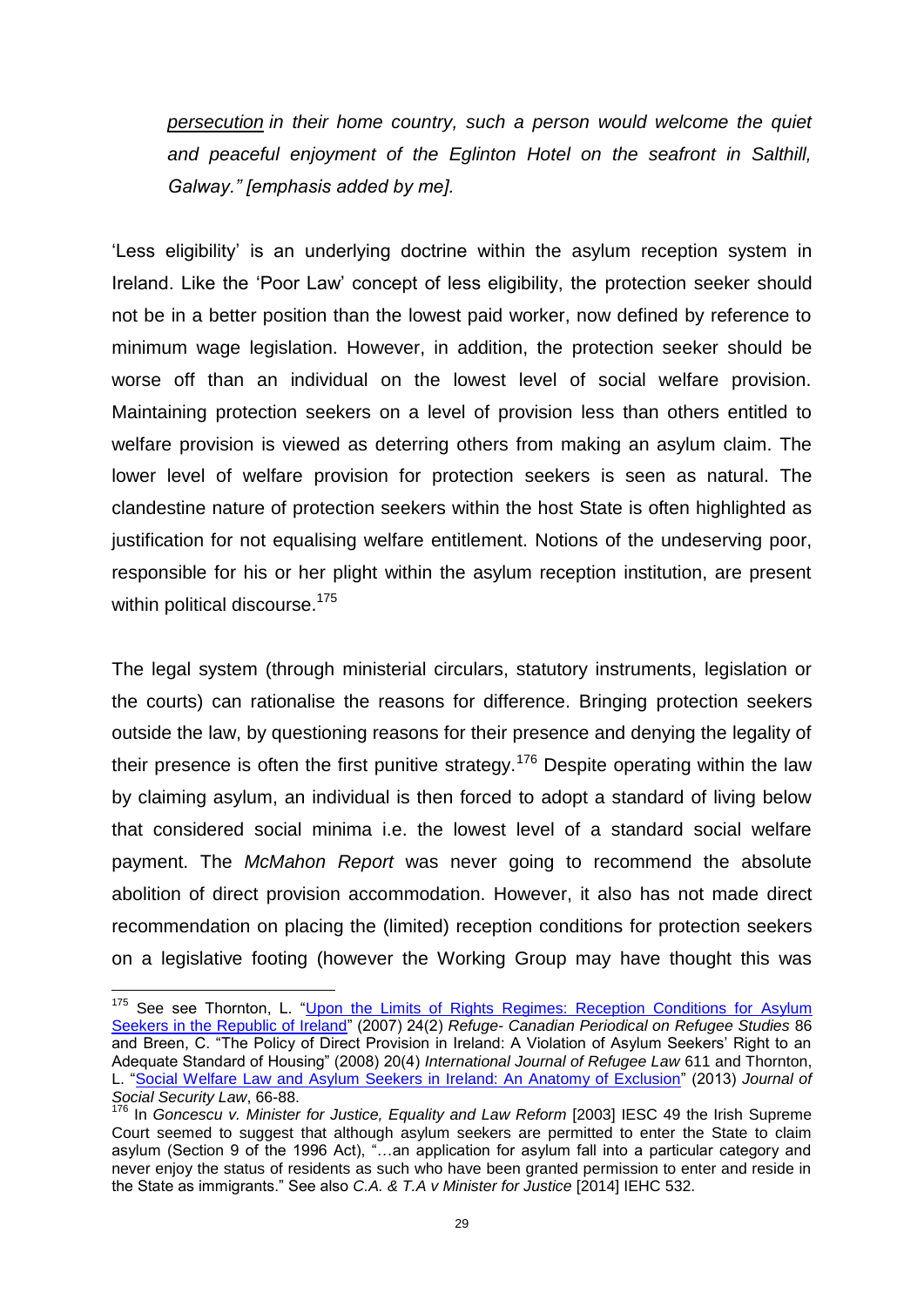implicit in its recommendation that Ireland opt-in to EU law on asylum issues). The significant caveats attached to practically all the recommendations on living space and living conditions is startling. There is no human rights analysis of core issues/areas, such as the right to shelter and housing, the right to food and the rights of the child (beyond the discussion of child protection issues that arise due to placing protection seekers in direct provision accommodation in the first place).<sup>177</sup> In addition, there is no consideration of whether institutional living is the best means to respect and protect the rights of persons in the protection system. In relation to the right to work, the McMahon Report, notes:<sup>178</sup>

*"The prohibition on access to the labour market is a barrier to living with dignity as it has the potential to undermine a person's sense of value and*  worth. It can also prevent the realisation of physical, emotional and mental *integrity and denies a person autonomy and effective control over their lives."*

However, the McMahon Report then ignores this assessment in making the limited right to work concession (only as soon as the single procedure is operating "effectively") available to new applicants. The 1,604 adults remaining in direct provision,<sup>179</sup> who do not qualify under the *5 year rule*, will not be entitled to seek or enter employment.

#### **G. A Partial Conclusion**

While there is a need for more time to examine in more detail the recommendations of the *McMahon Report on the Protection System and Direct Provision*, two preliminary conclusions seem apt.

The lack of clarity from most international human rights treaty bodies on what precisely constitutes proportionate, objective and reasonable limitations on the social and economic rights of protection seekers has contributed to domestic systems, like Ireland, offering significantly lesser protection of socio-economic rights for protection

<sup>177</sup> *McMahon Report*, para. 4.61 to 4.75.

<sup>178</sup> *McMahon Report*, para. 5.42

<span id="page-30-0"></span><sup>&</sup>lt;sup>179</sup> Based on figures in Appendix 6, Table 1. This figure includes 719 adults who have been in direct provision for less than one year.